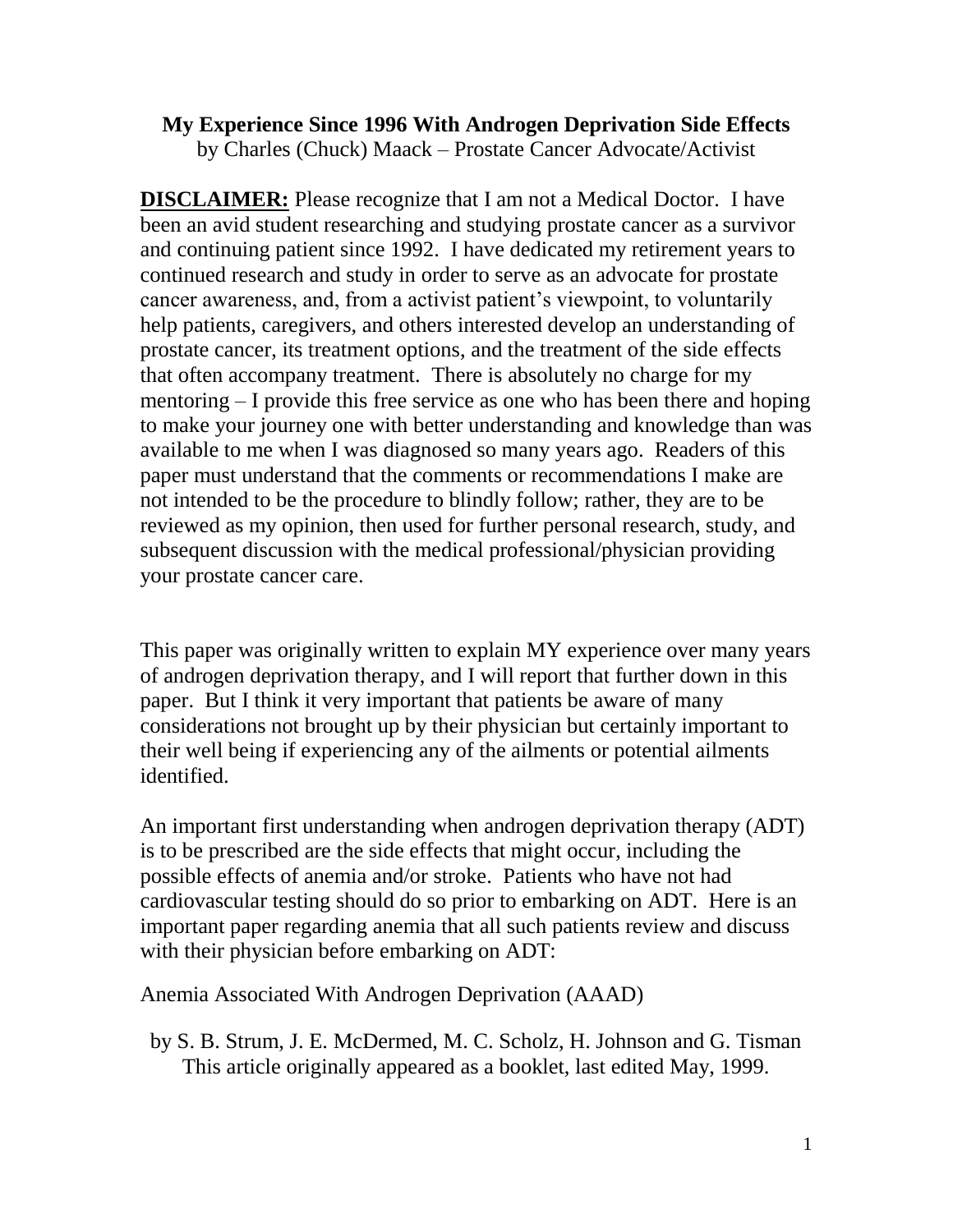## **An Overview And Description Of This Adverse Effect Commonly Seen In Prostate Cancer Patients Receiving Combination Hormone Blockade**

## **ABSTRACT**

## **Objectives**

To describe the incidence, time to onset and extent of anemia occurring in patients with prostate cancer receiving combined hormone blockade (CHB) and the timing and extent of recovery from anemia in those patients who discontinued CHB.

## **Patients And Methods**

Patients with prostate cancer were evaluated prospectively by physical examination and laboratory tests at baseline and at routine intervals while receiving CHB. Of 142 patients, 133 were assessable for their anemia. CHB was discontinued in 76 patients, of whom 64 were assessable for recovery from their anemia.

## **Results**

Hemoglobin levels declined significantly in all patients from a mean baseline of 149 g/L to means of 139 g/L, 132 g/L and 131 g/L at 1, 2 and 3 months, respectively. Hemoglobins continued to decline during CHB to a mean nadir of 123 g/L at a mean of 5.6 months of CHB, representing a mean absolute hemoglobin decline at nadir of 25.4 g/L. In 120 of the 133 (90%) patients, the relative decline in hemoglobin at nadir was 10% or greater and was 25% or greater in 17 (13%) others, representing a mean absolute hemoglobin decline in this subset of 42.7 g/L. Significant symptoms related to anemia occurred in 17 patients (13%). Anemia and symptoms in these patients were easily corrected with the subcutaneous administration of recombinant human erythropoietin.

## **Conclusions**

The anemia associated with androgen deprivation is significant and occurs routinely in men receiving CHB. It is normochromic, normocytic, temporally related to the initiation of androgen blockade and usually resolves after CHB is discontinued. We suggest that patients receiving CHB undergo hematological testing at baseline, 1-2 months after initiating CHB and periodically thereafter. Patients developing anemia should be questioned about symptoms reflecting physiologic compromise (e.g., angina, dyspnea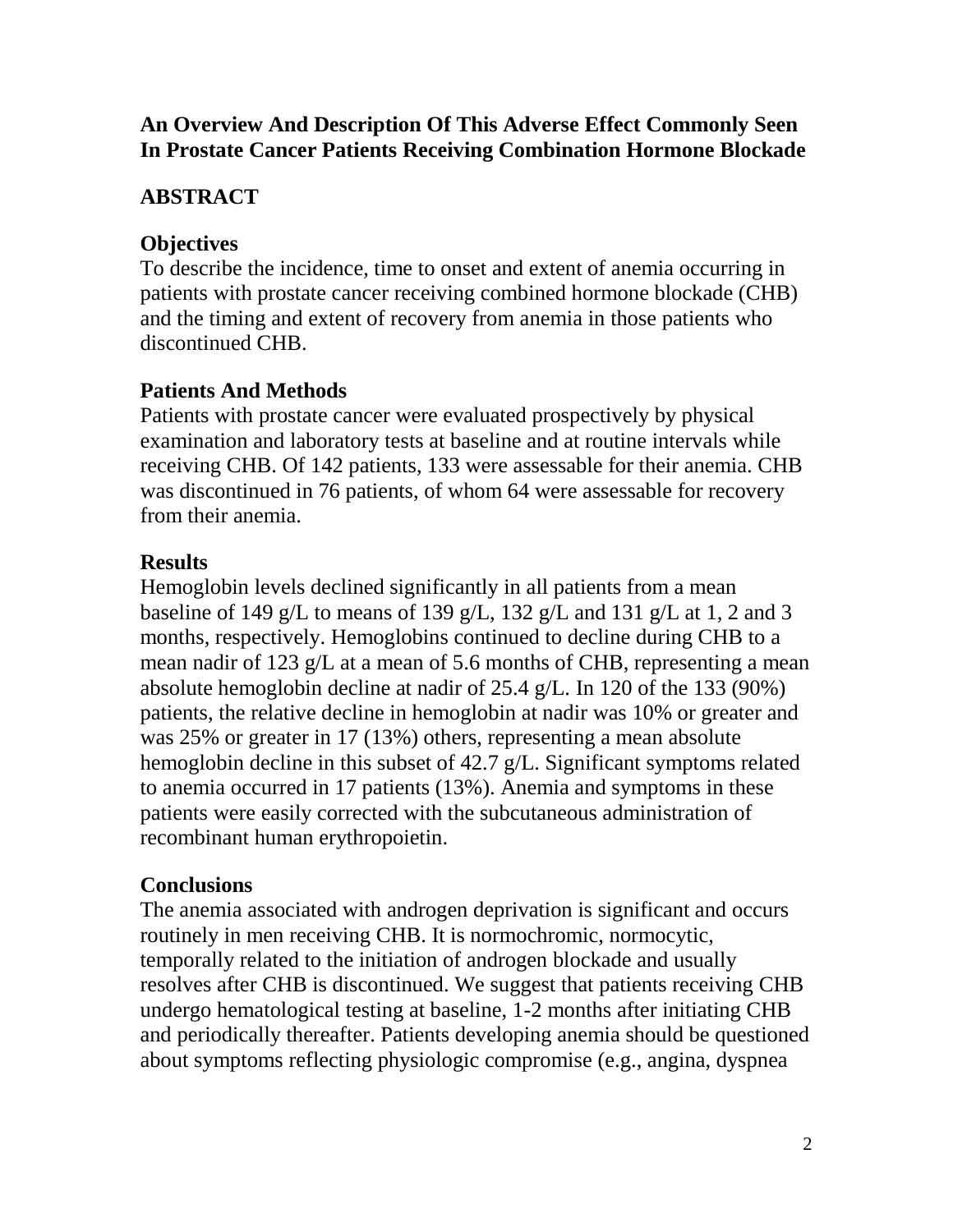on exertion). In the absence of other causative factors, CHB should be suspected in the development of anemia in patients receiving this treatment.

#### **Review the full paper here:**

#### **<http://www.prostate-cancer.org/pcricms/node/228>**

Regarding LHRH/GnRH agonists/antagonists effect on patients with heart and/or diabetic issues as well as those susceptible to stroke because of the lowering of testosterone (T):

My opinion (for what it is worth) is that with the FDA now requiring labeling on the package material of LHRH/GnRH agonists/antagonists regarding the effect of low testosterone on patients with heart and/or diabetic issues as well as those susceptible to stroke, the physician has now been alerted and now has a responsibility to thoroughly check and determine other health issues his/her patient may be experiencing, and not just prescribe LHRH/GnRH agonists, antagonists, or for that matter, Transdermal Estradiol patches or gels, without doing so. The physician additionally has the responsibility to discuss what these drugs and the lowering of testosterone might - not necessarily will - have on that patient with heart, diabetes, and possible stroke health issues. Since the patient is unlikely to have access to view the containers in which these drugs are provided the physician in order to be able to read these warnings, the onus becomes even more so on the physician. In effect, this makes the physician the responsible party if that physician has not first run appropriate tests to rule out heart issues, diabetes, or patients with issues that could lead to a stroke. On the other hand, if the physician has performed due diligence, I would doubt a case could be made against that physician for malpractice. However, you, as the patient, also have an obligation to inform your physician of any other ailments you may be experiencing. It is very important that when administered medications such as LHRH agonists or antagonist that the patient's testosterone level be regularly checked since this level will likely drop near or below 20ng/dl, and with that low a level, hypogonadism occurs. With hypogonadism it then becomes very important that one's physician – more often early on a Urologist – schedules regular checks of the patient's testosterone level as well as blood pressure, blood sugar, and insulin levels. The patient should be checked for hypertension and general metabolic syndrome effects. Low testosterone will also have an effect on bone mineral density and important to be imaged with either Quantitative Computerized Tomography (QCT) or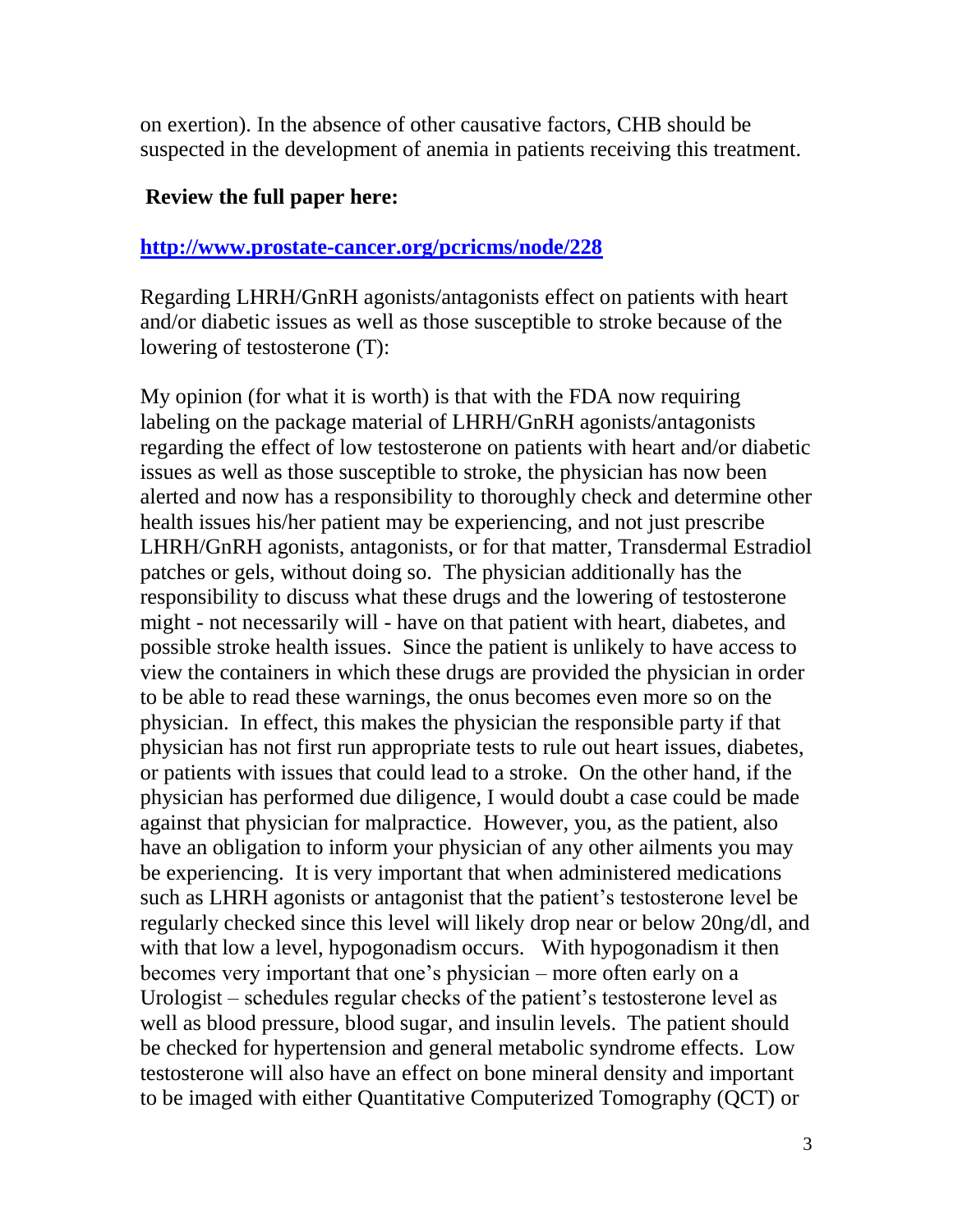Dual-Energy X-ray Absorptiometry (DEXA) to determine if osteopenia or osteoporosis is developing. Bone resorption can also be checked with a Pyrilinks-D Dpd deoxypyridinolene urine test. . More likely the patient should be prescribed a bisphosphonate, for example at least Fosamax, or possibly better Zometa, since Zometa has been found to also play a role in PC cell apoptosis as well as support bone health. Alternatively, the monoclonal antibody denosumab as Xgeva, a subcutaneous injection, has become the preference of many physicians in lieu of Zometa. In any case, if this becomes the case, before beginning either medication be sure to read information in this paper **[http://tinyurl.com/6ygr3e.](http://tinyurl.com/6ygr3e)** Too often the patient is prescribed testosterone lowering medications then pretty much ignored in recognizing the foregoing events that can occur. This therefore behooves you, the patient, to make sure your physician is taking appropriate action to monitor the foregoing diagnostic checks.

Back to the patient who has any of these health issues that could be affected by the lowering of testosterone by these drugs: If another physician is treating the patient for any of these issues, it behooves the now treating Urologist, Radiation Oncologist, or Medical Oncologist, who is anticipating prescribing these drugs to, in addition to discussing with the patient, also making personal contact with that other physician or physicians as copartners to determine the degree of likelihood that the drugs will be dangerous to the patient, or to work together with close attention to the patient with appropriate diagnostic monitoring to pull the drug if having an adverse effect.

The unfortunate concern is that the patient who has failed the usual RP, RLRP, RT, or Cryotherapy now becomes "between a rock and a hard place" to decide with his physician(s) alternatives to rein in his recurring disease. Since current methods all appear to have an effect on heart issues and diabetes, it becomes imperative for the drug to be administered in likely only monthly dosages, with very special close attention and monitoring to recognize early on any adverse effect on the other health issue(s) so that the drug can be withdrawn.

Since the known androgen/hormonal deprivation drugs to shut down testosterone can have an adverse effect on these patients with other health issues, I expect they will continue to be administered, but now in lower dosage/shorter time-frame with much closer attention to patient monitoring and diagnostic results.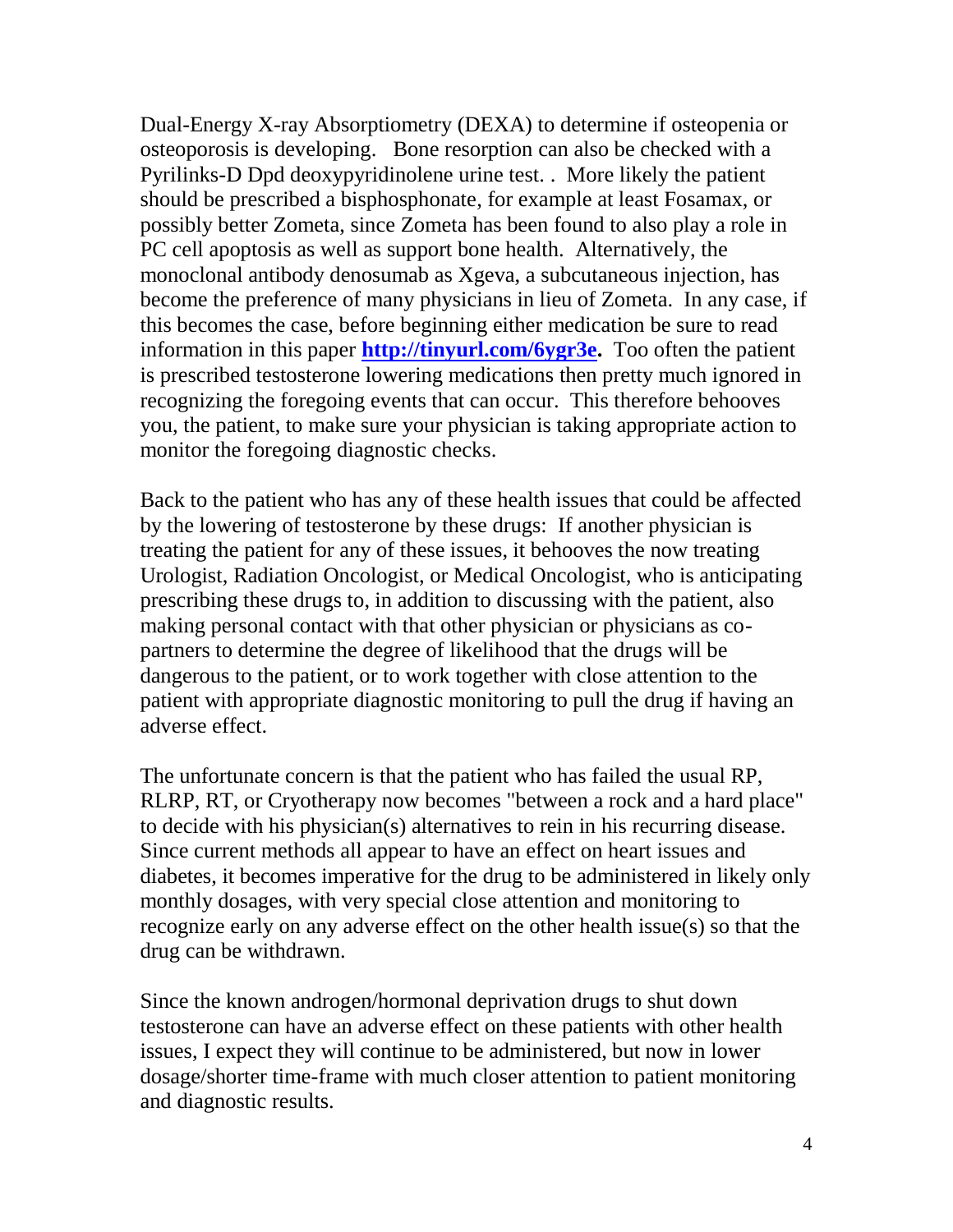I recognize that sequential androgen blockade (SAB) without an LHRH/GnRH agonist/antagonist but with an antiandrogen can be prescribed. This option intends to block testosterone from activating androgen receptors wherein that testosterone would otherwise have access to the cancer cell nucleus and contact with 5Alpha Reductase enzymes where it can be converted to as much as a five times more powerful stimulant to prostate cancer cell growth, dihydrotestosterone (DHT). Should this option be employed, rather than the antiandrogen as monotherapy, it is my opinion that a 5AR inhibitor (5ARI) of either dutasteride/Avodart (preferred) or finasteride/Proscar should be prescribed to accompany the antiandrogen in order to prevent T conversion to DHT should any testosterone gain access via faulty androgen receptors. Medical Oncologist Strum commented: And also because the 5ARIs dR (down regulate) oncogenes like prostate-specific and androgen-regulated transmembrane-serine protease gene (TMPRSS2) and TFF3 (trefoil factor 3).

It has been my observation over several years of monitoring prostate cancer support lists that SAB has a short lived effectiveness of only a year or two before androgen receptor mutation and antiandrogen failure.

Side effects from dutasteride/Avodart:

<http://www.dutasteride.com/dutasteride-side-effects.html>

Use caution in prescribing dutasteride/Avodart or finasteride/Proscar to patients with liver disease. The effect of hepatic impairment on dutasteride pharmacokinetics has not been studied. Because dutasteride is extensively metabolized and has a half-life of 3 to 5 weeks, caution should be used in the administration of dutasteride to patients with liver disease. Since finasteride is also extensively metabolized in the liver, the same caution applies. [http://www.gsk.ca/english/docs-pdf/Avodart\\_PM\\_20081223\\_EN.pdf](http://www.gsk.ca/english/docs-pdf/Avodart_PM_20081223_EN.pdf)

Side effects from finasteride: <http://www.drugs.com/pro/finasteride.html>

## **AND NOW MY PERSONAL EXPERIENCES WITH ADT AND SUGGESTED REMEDIES:**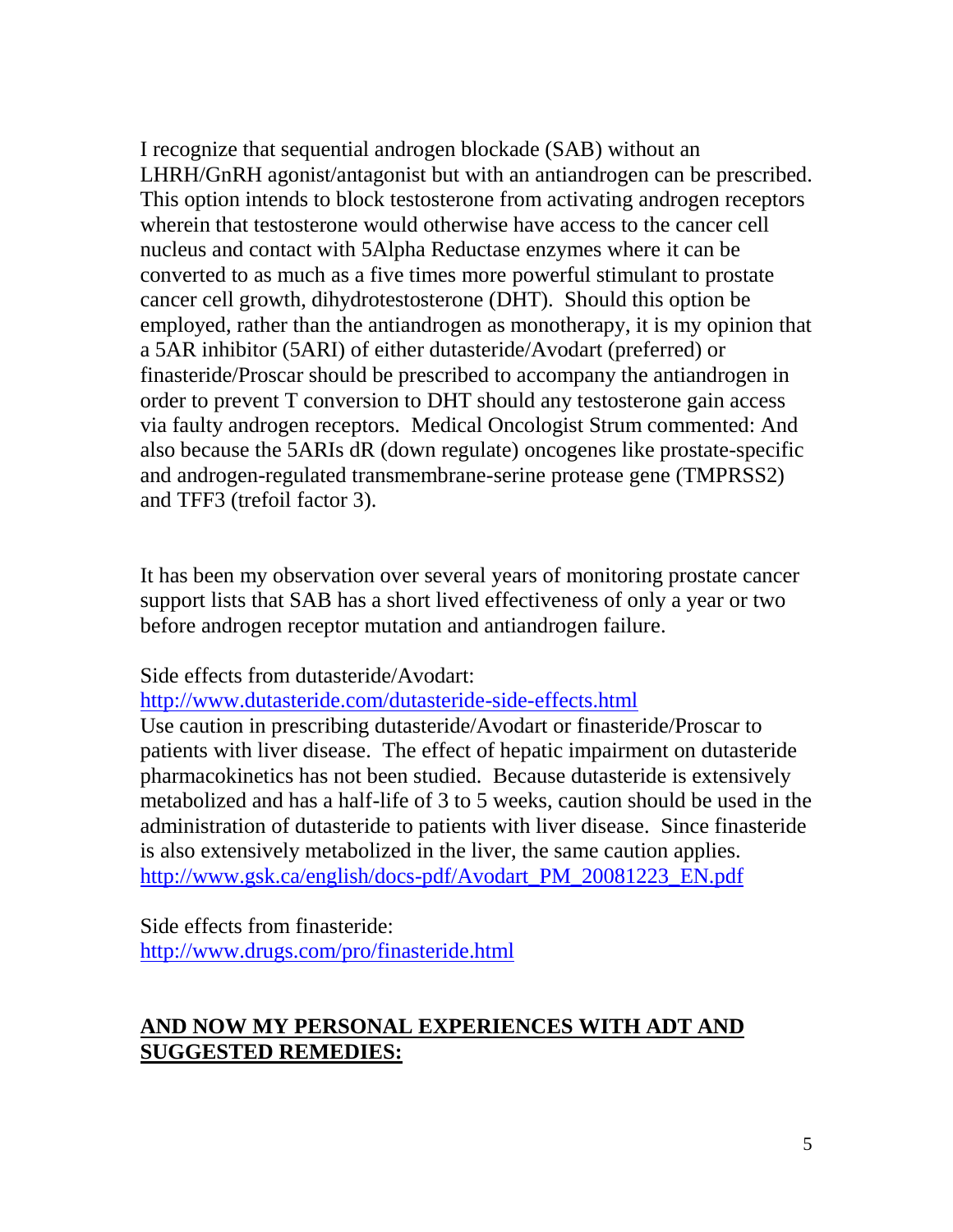**HOT FLASHES/FLUSHES**....I experienced them for a while but at the time it seemed to just a warming coming on like when one works up a light sweat, and never that discomforting...just something I could notice. They eventually just stopped occurring.

I read a remark provided by a PC patient: "I don't have hot flashes, I have short, private vacations in the Tropics!" (Humor is important in the healing process!)

I'll provide the best recommendation first, then you can read other suggestions, but this recommendation by top Medical Oncologist Stephen Strum, a specialist specifically in the treatment of recurring as well as advanced, high grade prostate cancer, should be the one to follow: ""I am not a user of Megace in this setting since it is metabolized to DHEA and then to androstenedione and then to testosterone. When the PSA is in good control and the testosterone is low, I use Depo Provera intramuscular injection 400mg ONCE and that **usually** eliminates hot flashes forever." The emphasis on "usually" added since there are rare cases wherein the hot flashes are not reduced/eliminated.

Therefore, a 400mg Depo Provera intramuscular injection just once would be what I would have done were I experiencing hot flashes. Make sure the prescribing/administering physician is providing Depo Provera and at the recommended dose, and not Provera. Though both are Medroxyprogesterone, the difference is that Depo Provera is an addition of acetate. There are physicians not familiar with that difference who prescribe Provera when the requirement is, specifically, Depo Provera. **HOWEVER, IMPORTANT TO NOTE:** Depo Provera has also been known to cause gastrointestinal bleeding – and a low hct percentage can also be attributed to loss of blood. If you are experiencing fatigue and shortness of breath subsequent to Depo Provera, you may be experiencing a blood loss with this GI bleeding and don't know it. Be sure your physician keeps an eye on red blood counts (RBC) as well as hgb and hct levels. With the administration of Depo Provera patients should follow-on having their Prolactin level checked to see if elevated (if earlier controlled), or in any event, to make sure that level is kept below 5ng/ml as explained in this paper <http://tinyurl.com/7w5omeo>**.** The introducing of any new medications can temporarily cause a Prolactin rise, but once the medication is stopped, within a few days that elevation should return to normal.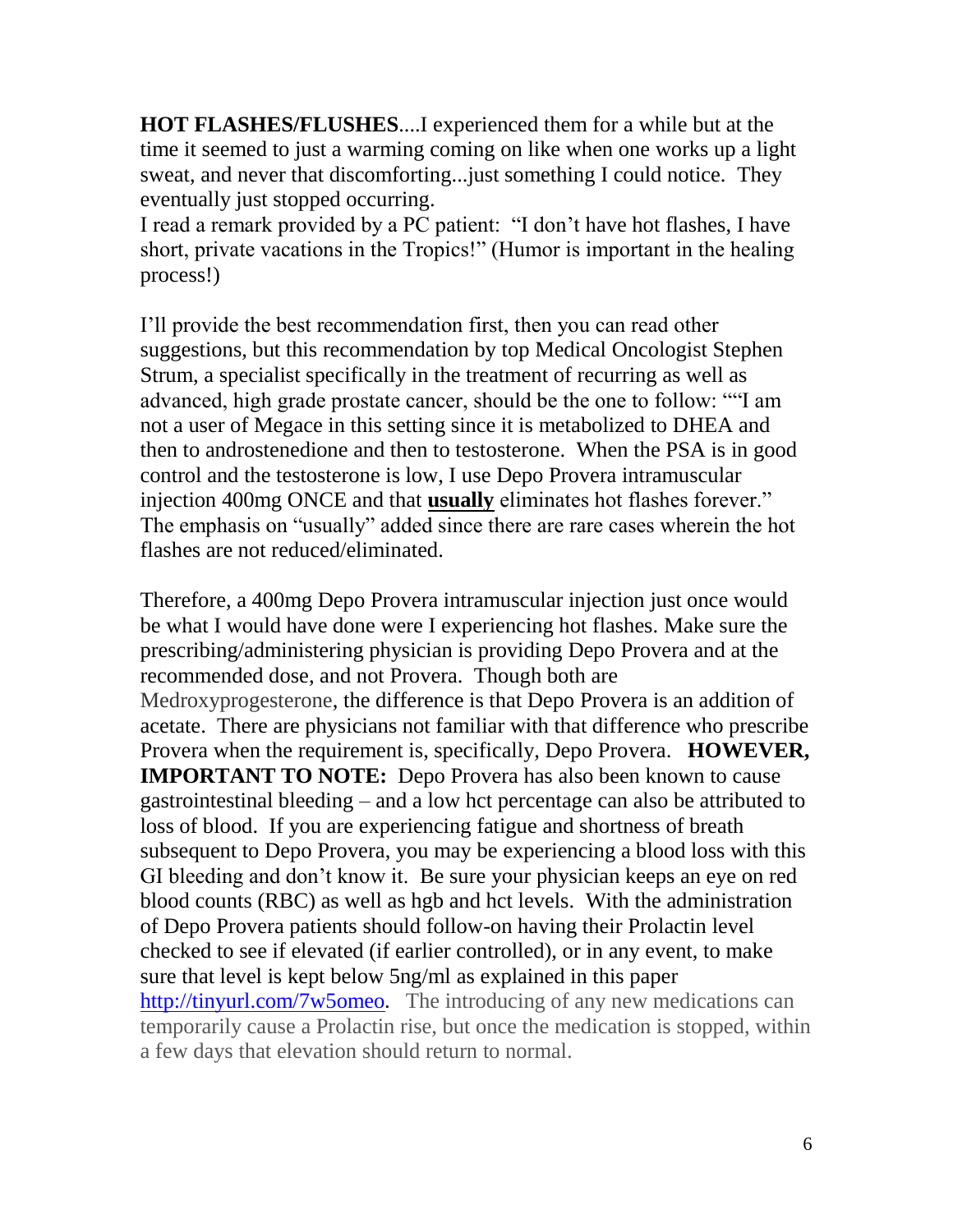Men on ADT often ask "What is causing these hot flashes?" Some attribute the cause simply to loss of testosterone. I believe it is more complex than just this loss. Consider that when men have surgical castration/orchiectomy and can no longer produce testicular testosterone, though they may experience hot flashes, they are found to be much more subdued than those experienced by men when chemical castration is prescribed. As noted in one paper regarding LHRH agonists, "Hot flashes, similar to those which occur in women during menopause, are common and can often be more pronounced than those observed in patients who are treated by surgical orchiectomy."

#### This paper **<http://tinyurl.com/ylfpvos>**

reports "Hot flashes are thought to result from an alteration in the feedback mechanism to the hypothalamus due to the lack of testosterone. An increase in catecholamine secretion in response to decreased endogenous peptide secretion stimulates the nearby thermoregulatory center of the hypothalamus, resulting in the perception of increased heat." This would indicate that it is the effect from the LHRH agonist on the hypothalamus that brings about this "alteration."

Another cause can be attributed to LHRH agonist effect on lowering male estrogen levels, since low estrogen levels also bring about hot flashes. As noted in this paper **<http://tinyurl.com/ykucmry>** patients on transdermal estradiol (TDE) therapy did not experience hot flashes.

#### **From:<http://www.eligard.com/dr-manyak/question-and-answer.aspx>**

I hear hot flashes are a common side effect of hormonal prostate cancer therapy. What causes hot flashes?

It's not really understood how reducing testosterone brings on hot flashes. However, it's true that hot flashes are a common side effect of LHRH agonist therapy. Hot flashes can range from annoying to debilitating. Sometimes hot flashes are associated with facial flushing, redness, and increased sweating and may cause nausea or interruption of sleep. Hot flashes can be brought on by stress or heat, or they may occur for no apparent reason at all. Studies have shown that the majority of the hot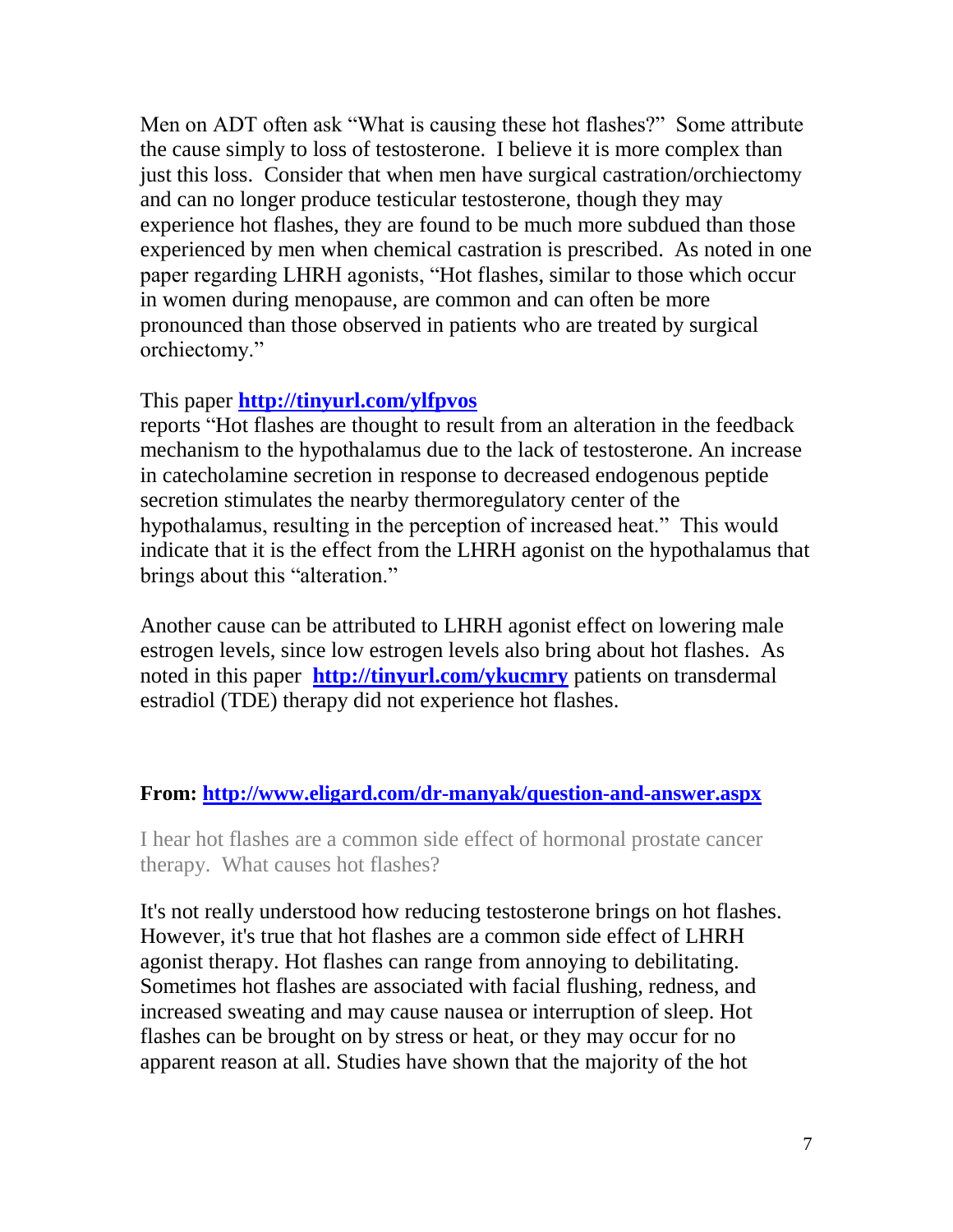flashes that men experience as a side effect of ELIGARD therapy are typically mild.

Researchers analyzed patient characteristics and their DNA to determine which factors were associated with an increase in hot flashes. They discovered that men who were younger and had a lower body mass index experienced more hot flashes and felt more interference with their daily lives. The researchers also reported that the presence of certain genes involved in processes such as immune function, nerve impulse transmission, blood vessel constriction, and circadian rhythms were associated with an increased number of hot flashes.

Below is information I saved wherein various of our PC friends suggested what worked for them with hot flashes/flushes: You might want to print this out and discuss with your family physician, your urologist, or your oncologist, particularly for those requiring a prescription. On the other hand, you might just want to print it out, hang it on the wall, throw a dart at it, and give the result of the dart point a try. If that doesn't work, throw another dart. Hopefully, eventually the dart will connect with the one that will work for you. In the meantime you will be enjoying yourself so much throwing darts that you'll forget about the hot flashes/flushes!

Adding to NOT prescribing Megace is this commentary by Dr. A. Oliver Sartor: ""Megace® is used at times for patients who have hot flashes, and at times for patients to boost their appetite. But in prostate cancer, Megace may interact with the androgen receptor, particularly mutants, and cause excessive cancer growth. And you can actually get responses by withdrawing Megace. I do not prescribe the use of Megace in prostate cancer patients (even for hot flashes), because I don't know who has a mutant and who doesn't."

Added this recently from patient Steve Jordan regarding Depo-Provera (medroxyprogesterone): "There is a clinical study on PubMed: Langenstroer P, et al., "Parenteral medroxyprogesterone for the management of luteinizing hormone releasing hormone induced hot flashes in men with advanced prostate cancer." Go to [www.pubmed.gov](http://www.pubmed.gov/) and search on PubMed ID 16006929 PubMed is a service of the US National Library of Medicine.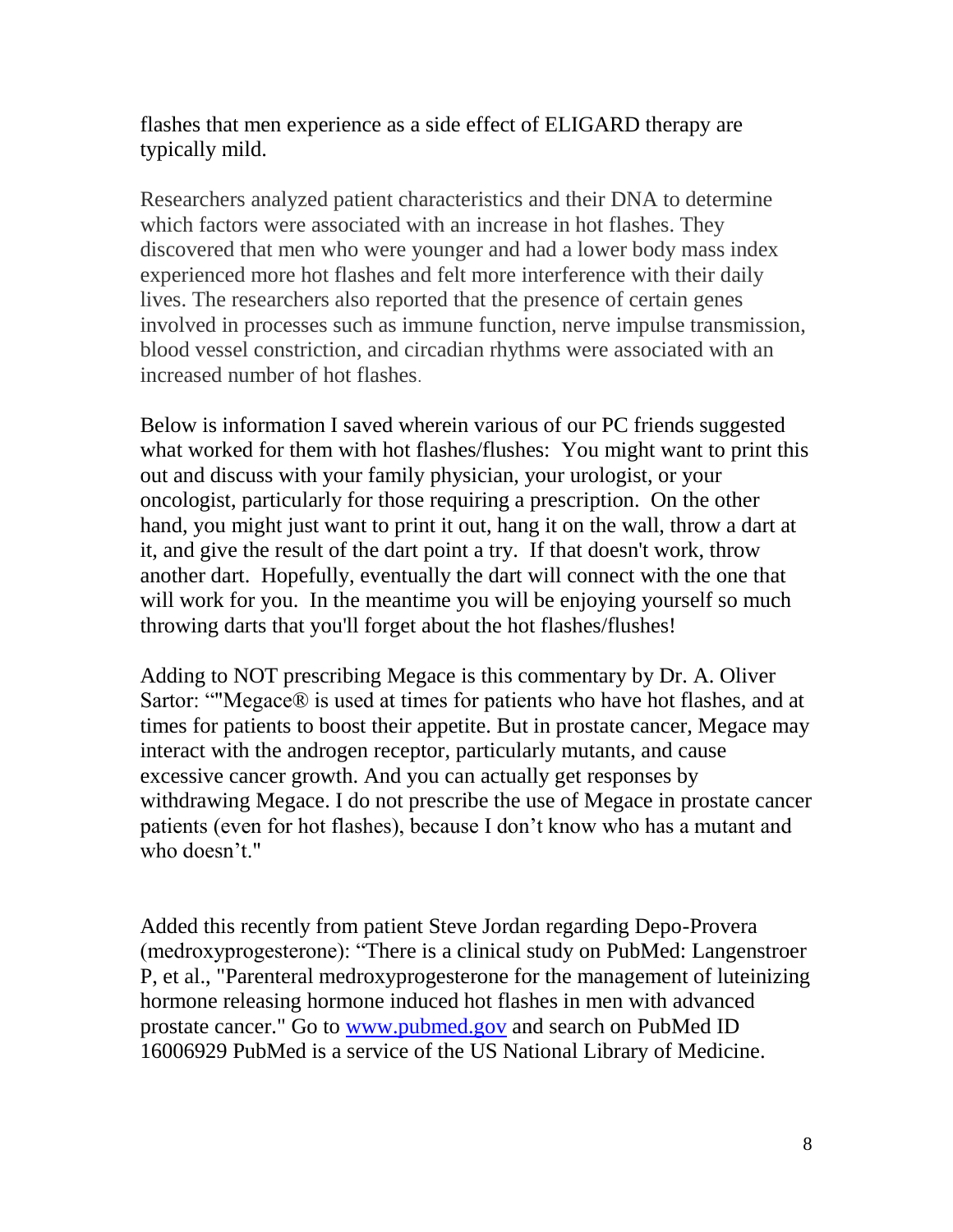"CONCLUSIONS: This study is the first multi-institutional evaluation of hot flashes demonstrating significant reduction in quantity and severity with MPA (medroxyprogesterone acetate). Based on these data we now manage hot flashes associated with LHRH analogues with 400 mg of MPA." (PLEASE NOTE – AGAIN – "DEPO PROVERA!" (aka MPA/medroxyprogeterone acetate). Between Dr. Strum and this report, that should be enough to convince you that this would be your best bet to stop hot flashes.

Note that the recommendation is 400 mg, but I understand that Depo Provera is also available in pre-loaded 104 mg syringes, and injecting one in each anterior thigh, though only 208mg, may still do the job.

NB: This is a progesterone analog. It can increase the adrenal production of testosterone precursors, so a careful watch on PSA would likely be prudent. In fact, I would recommend caution if PSA is higher than undetectable before starting.

Anecdote Alert from a patient: "I had the 208-mg injections a few years ago and my hot flushes were totally relieved within a couple of weeks. This was the result for about half of the study cohort. Overall, over 90% had some relief." Now, that statement makes me think that perhaps the 400mg onetime intramuscular injection recommended by Dr. Strum would be more effective.

Yet another regarding 0.025 estradiol patches: Renowned Medical Oncologist Charles E "Snuffy" Myers prescribes this dosage with a Vivelle dot changed every 3 ½ days.

Soy can also serve to stop hot flashes. The importance of soy is its phytoestrogens content. So one should look for phytoestrogens content that include at least 200mg per day.

Another Email suggested the following that can be purchased at Costco (probably available elsewhere as well) and did the trick: TruNature Soy Isoflavones 50mg 200 Softgels Take one Softgel two times daily, preferably with a meal. Cost \$15.99 Item  $\#$  485069 plus S&H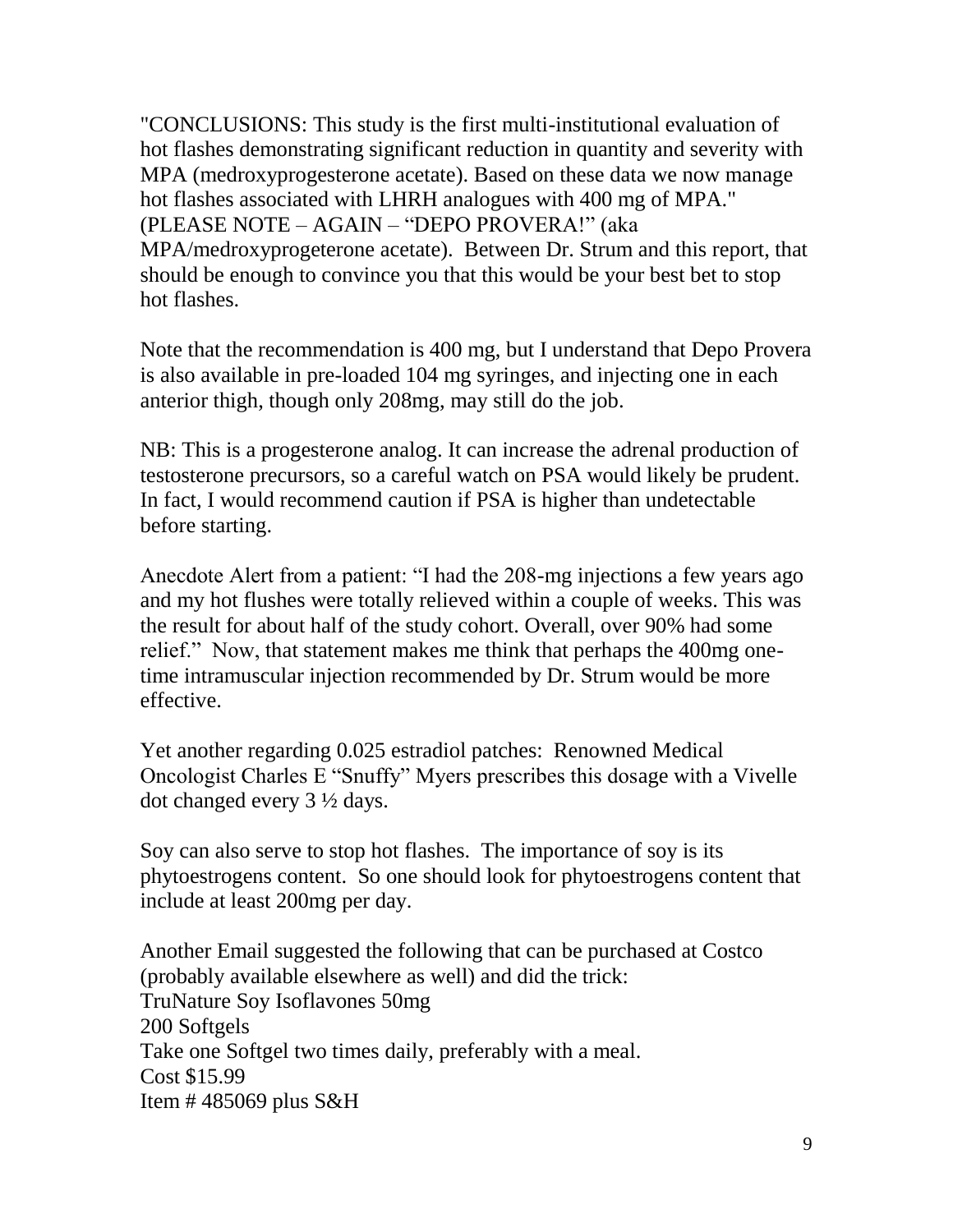ISoy Extract (Glycine max)(bean) 125mg (Standardized to 40% (50mg) Isoflavones) \*Daily value not established. Ingredients: Soybean Oil, Soy Bean Extract, Gelatin, Sorbitol,

Glycerin, Water, Yellow Beeswax, Lecithin Oil, Artificial Colors (Caramel, Titanium Dioxide)

The intake of soy supplements with 200mg of phytoestrogens per day, and the single estradiol Vivelle patch 0.025mg changed every 3 ½ days appears the most appropriate to consider for discussion with your physician. Dr. Myers discusses the use of these medications for hot flashes in his Prostate Forum Volume 11, number 6 Issue of October 2009. I would recommend all dealing with prostate cancer subscribe to the Prostate Forum Newsletter that always contains a wealth of important prostate cancer information. To do so, email [rivannahealth@earthlink.net](mailto:rivannahealth@earthlink.net) or telephone (434) 220-3774.

This may be another "hot one" to consider: A medication prescribed for women experiencing hot flashes, Gabapentin, has been effective and I would think could be prescribed to men as well. Best to talk to your physician about this drug. Gabapentin was approved by the FDA in 1994 for the treatment of epileptic seizures. It has also been used to treat headaches and pain from shingles, as well as other medical conditions. Scientists speculate Gabapentin may reduce hot flashes by controlling the flow of calcium in and out of cells. This is one of the methods used by the body to control temperature. Read more: [http://tinyurl.com/32kgy8.](http://tinyurl.com/32kgy8) And <http://www.theannals.com/cgi/content/abstract/36/3/433> concludes: Hot flashes resulting from antiandrogen or GnRH analog therapy are often difficult to treat and leave many patients disabled. Gabapentin has been shown to markedly reduce the severity, frequency, and duration of these hot flashes. Controlled trials are necessary to evaluate Gabapentin against other therapeutic modalities. More recently (2015) a caregiver reported that her husband had been on Gabapentin for years for his diabetes and was considering stopping this medication. However, their physician remarked "please don't do it on your own because if done too quickly this medicine that was given for seizures, can cause you to have seizures." The caregiver went on to say "Needless to say, we didn't get off this drug but we are down to a much smaller dose just because we didn't like it." Accordingly, friends, if you are taking Gabapentin and wish to stop, check with the prescribing doctor and you probably have to wean yourself off the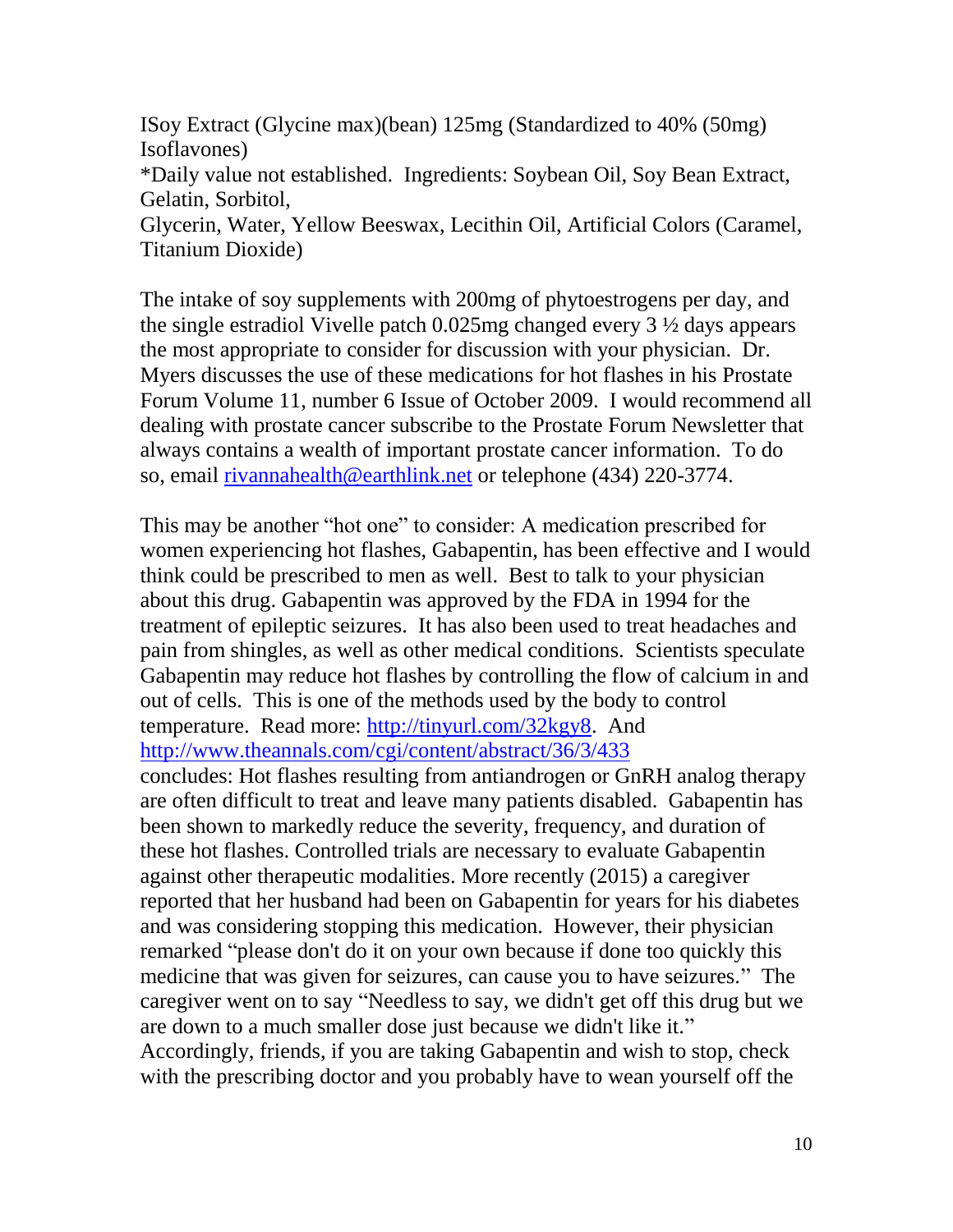medication by reducing dosage slowly over a few weeks just as is necessary with prednisone.

From a PubMed report: Effexor (Venlafaxine hydrochloride) appears to represent an efficacious new method for alleviating hot flashes in men undergoing androgen ablation therapy. Further evaluation of this compound for alleviating hot flashes is indicated.

Another I found while visiting the PCRI Insights January 1999 issue were the following recommendations for hot flashes/flushes: Soy, Genistein, Megace®, (**MY NOTE…BUT DON'T FORGET THE EARLIER** 

# **WARNING IN THIS PAPER REGARDING MEGACE)**

Depo-provera®, DES,

Effexor ®

- found at

[http://www.prostate-cancer.org/education/sidefx/Strum\\_ADS.html](http://www.prostate-cancer.org/education/sidefx/Strum_ADS.html) by scrolling down to near the end of Table 2a.

Entire URL regards Androgen Deprivation Syndrome, by Stephen B. Strum, M.D., FACP, Medical Oncologist Specializing in Prostate Cancer since 1983 and co-author of "A Primer on Prostate Cancer - The Empowered Patient's Guide."

Another post: For hot flashes ask your physician about 200mg Depo Provera injection or the use of Effexor 12.5mg twice a day or a combination (see above regarding Effexor). If 200mg dosage for Depo Provera is insufficient, could be

increased to 400mg.

Another Email commented that the wife found the following in a women's magazine that worked well for him: 3 cups of sage tea daily.

Dale S. in a post to a PC website list commented: I've been on intermittent Lupron since 04/96. Started having hot flashes soon after I started. Someone recommended a tofu/soy milk/ chocolate mix (blender), drinking a glass a day. Since starting that, I haven't had any more hot flashes. He said: I use one quart Silk Soy Milk, 12.3 oz. Mori Silken Tofu and a couple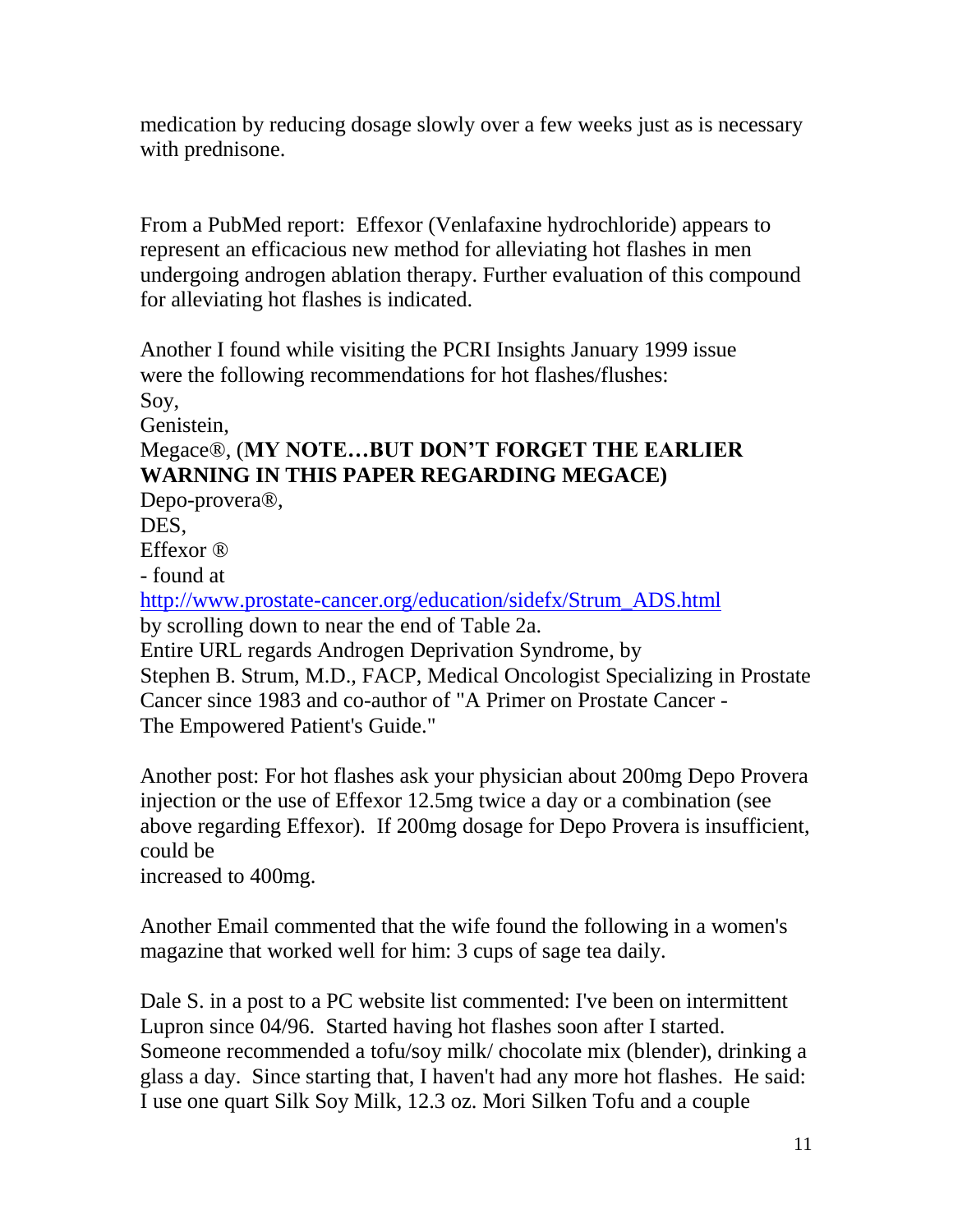tablespoons of Nestles Chocolate milk mix. I blend the above together in a blender. This mix provides enough for one glass a morning for four days. I don't think brand name is important. I usually find the ingredients at WalMart.

Another patient posted: I have become involved in a clinical study using acupuncture. After seven sessions I can report that the number of flashes have been reduced, but more importantly the depth (severity) has declined.

Here is interesting information provided by Geoff Golner that could be considered:

"My alternative practitioner gave me an herbal formula for hot flashes that has worked well for me while on ADT (Lupron & Proscar, at present). I asked him if it would be useful for other men on ADT. He said yes and gave me a "generic" formula for the "average patient." (The proportions would probably vary a little if tailored for a specific individual.) The formula is 11 parts Dioscorea (wild yam root) powder to 18.4 parts Pueraria root (kudzu root) powder.

The dose is 2 teaspoons at once, every other day. My sources are:

Dioscorea: [http://www.voigtglobal.com/herbs\\_botanicals\\_w-x.htm](http://www.voigtglobal.com/herbs_botanicals_w-x.htm) Item No. 209619-51.

Pueraria root (Chinese name Ge Gen):

[http://www.ancientway.com/catalog/product\\_info.php?products\\_id=1710&o](http://www.ancientway.com/catalog/product_info.php?products_id=1710&osCsid=d97d200481a9c159375e4b33c5dd06a8) [sCsid=d97d200481a9c159375e4b33c5dd06a8](http://www.ancientway.com/catalog/product_info.php?products_id=1710&osCsid=d97d200481a9c159375e4b33c5dd06a8)

Its taste is pretty mild when mixed with water. I've used it for more than a year with no apparent problems. When I ran out temporarily, my hot flashes returned (temporarily)."

Jim Waldenfels, a friend of mine traveling pretty much the identical path I have been on and an extremely knowledgeable fellow regarding our disease, sent the below email to a patient regarding HIS dealing with hot flashes:

"Regarding hot flashes, two non-medical approaches have worked well for the

relatively mild-to-moderate flashes and sweats I have experienced: fans,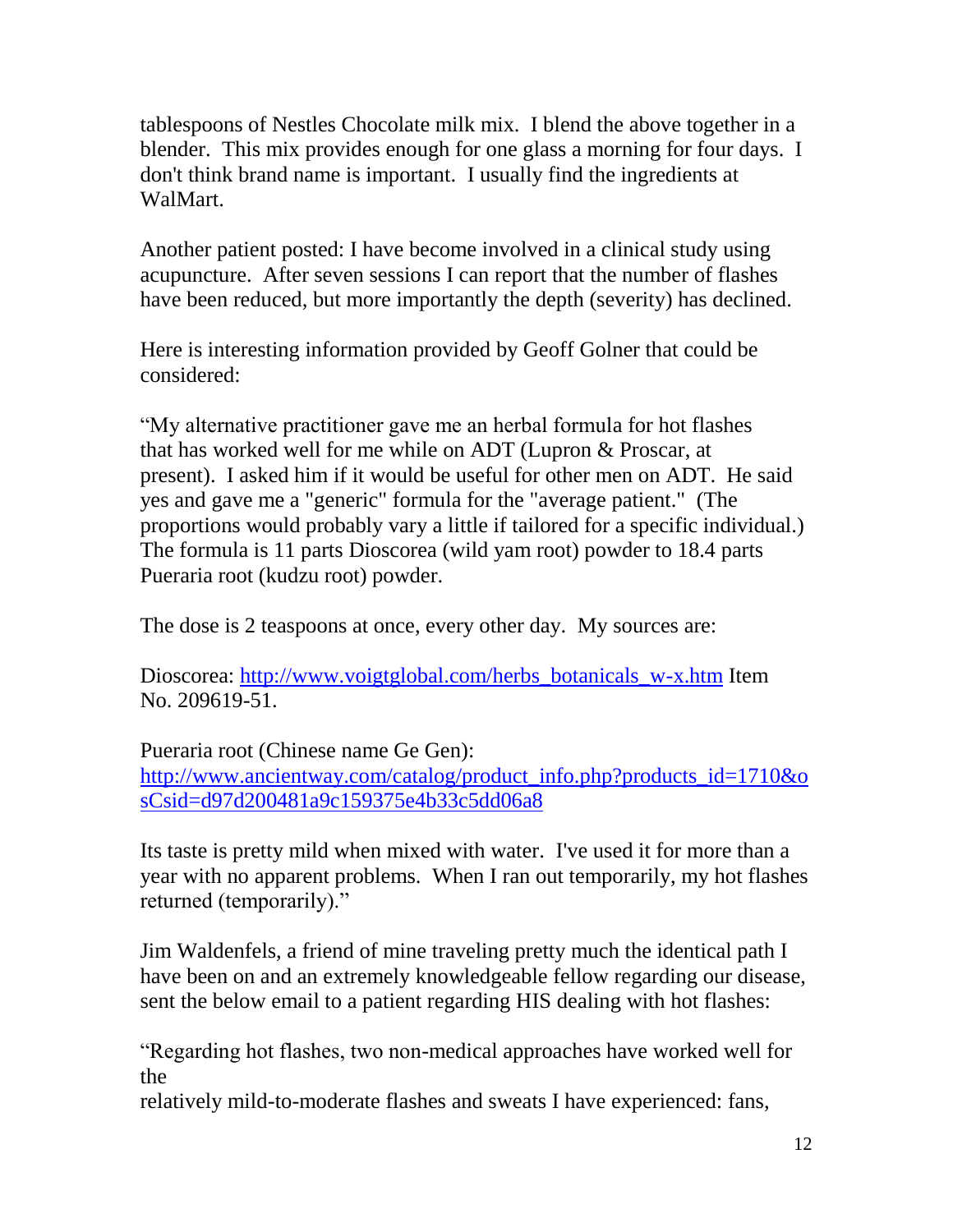particularly when aimed at the head and neck and to move air around my head during

the night, and zippered sweatshirts that allow for convenient adjustments to cope with changes in temperature. I also have taken soy supplements, like those that women take for flashes, for a long time. I am positive the fans and sweatshirts help, and I believe the soy helps, at least in my case. By the way, based on the research by Dr. Maha Hussain, MD, cited by Dr. Charles Myers previously in the Prostate Forum and mentioned in his recent book, I'm now stepping up soy supplements to 200 units per day." **(So here again is this mention of soy at 200 units (mg) per day….that is 200mg of phytoestrogens).**

And for licorice lovers: To cool off hot flashes, nibble on the herb, licorice. It's delicious and often works better than hormonal drugs! (MY **NOTE: Received other word saying in rare cases licorice can cause an increase in blood pressure, so, something to beware**).

From the foregoing, there are obviously many methods of treating hot flashes/flushes that work well for some but not at all for others.

Hopefully one day just one medication will be known as the "one for all, all for one" to curtail "hot flashes."

And I'll close this subject with the below consideration that appears to work for women who experience hot flashes approaching menopause that may be a consideration for we men, as well:

*ScienceDaily (July 14, 2010)* — With an estimated 85 percent of women experiencing hot flashes as they approach menopause, researchers are concentrating on finding effective treatments that do not include hormonal or other pharmaceutical therapies. Now, a new Baylor University study has shown that women who specifically pictured images associated with coolness during hypnotherapy had a dramatic decrease in hot flashes. The results appear in the *International Journal of Clinical and Experimental Hypnosis*.

"This is an interesting finding because it begins to shed light on what is it, specifically, about hypnotic relaxation therapy that reduces the hot flashes," said Dr. Gary Elkins, professor of psychology and neuroscience at Baylor's College of Arts and Sciences, who has conducted several studies on hypnotic relaxation therapy. "The finding may indicate that areas of the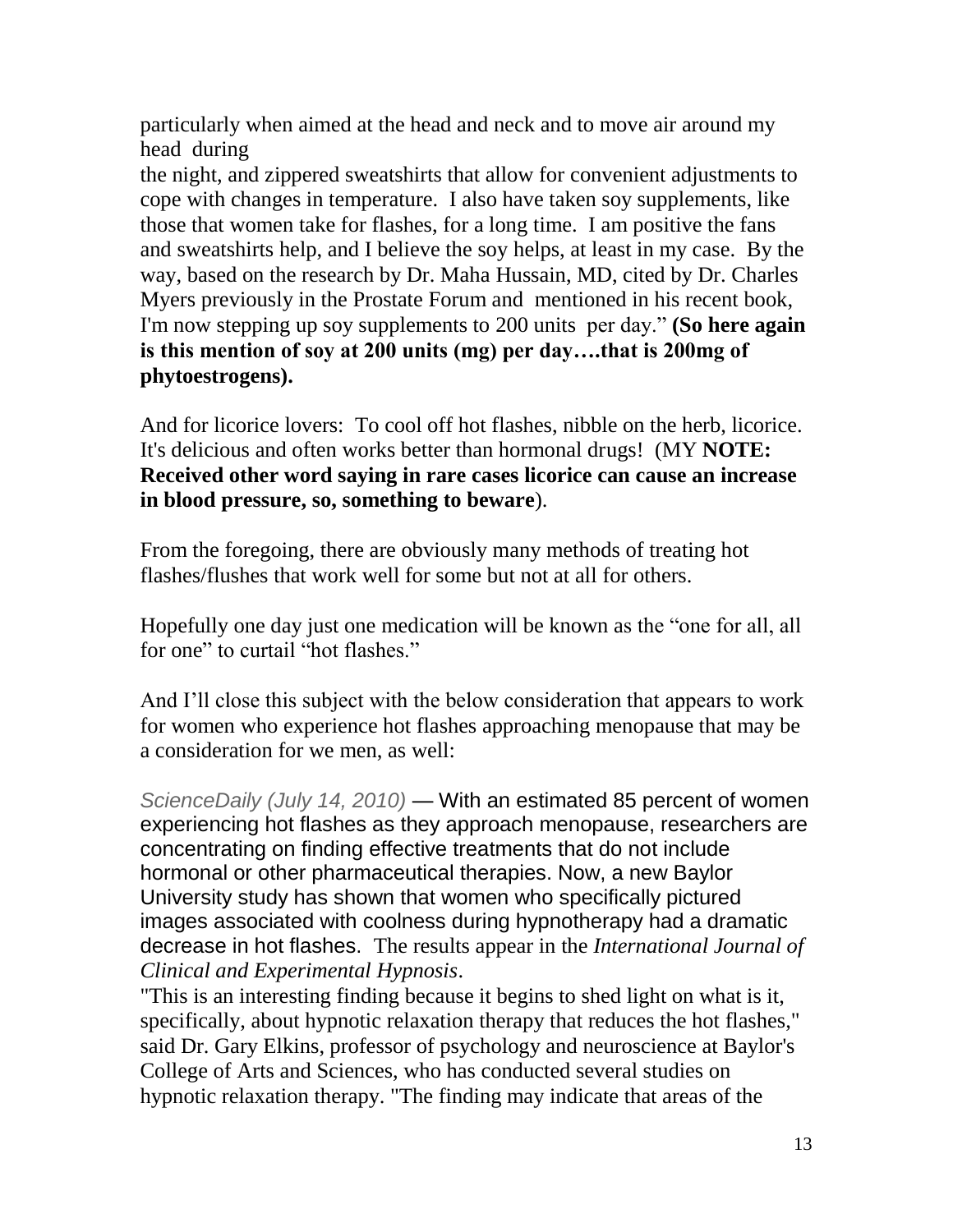brain activated by imagery may be identical to those activated by actual perceived events. Consequently, it may be that while a woman suffering hot flashes imagines a cool place, she also feels cool rather than the heat of a hot flash."

While a previous Baylor study has shown that hot flashes can be reduced by up to 68 percent in breast cancer survivors by utilizing hypnotic relaxation therapy, the specific mental imagery used by women for reduction of hot flashes is a new finding.

The Baylor researchers surveyed the 51 breast cancer survivors who participated in a hypnosis intervention study for the treatment of their hot flashes. Participants were asked to identify their own personal preferences for mental imagery for reduction of hot flashes prior to each session. Some participants described actual places they had visited, while other described generalized imagery they preferred.

The results show:

• All participants showed a preference for images associated with coolness, while none used imagery associated with warmth. In fact, when a participant used mental imagery associated with a warm fire, she became relaxed, however the hot flashes did not decrease.

• The most common themes utilized by the participants included cool mountains, water, air or wind, snow, trees, leaves and forests.

• Of the themes, 27 percent of participants visualized water associated with coolness such as a cool waterfall or rain shower. 17.6 percent pictured cool air or wind and 16.2 percent pictured cool mountains. 11.5 percent visualized a cool forest or leaves and 6.8 percent pictured snow. 20.9 percent pictured other things like a cool movie theater or frost on a winter morning.

"These findings really give guidance to what women respond to," Elkins said. "This study supports the idea that the most effective images are those that are generated by the participant themselves, in relation to their own perceptions and life experiences." **(It would appear the results of this study may also give reason for the same effect for men in dealing with hot flashes induced by hormonal deprivation medications).**

**FATIGUE (AND MUSCLE LOSS)**... yep, that definitely developed during the time I was on androgen deprivation. I must admit, however, that I should have worked against the fatigue by making a daily practice of some type of active exercise be it a daily, long walk, routine stretching and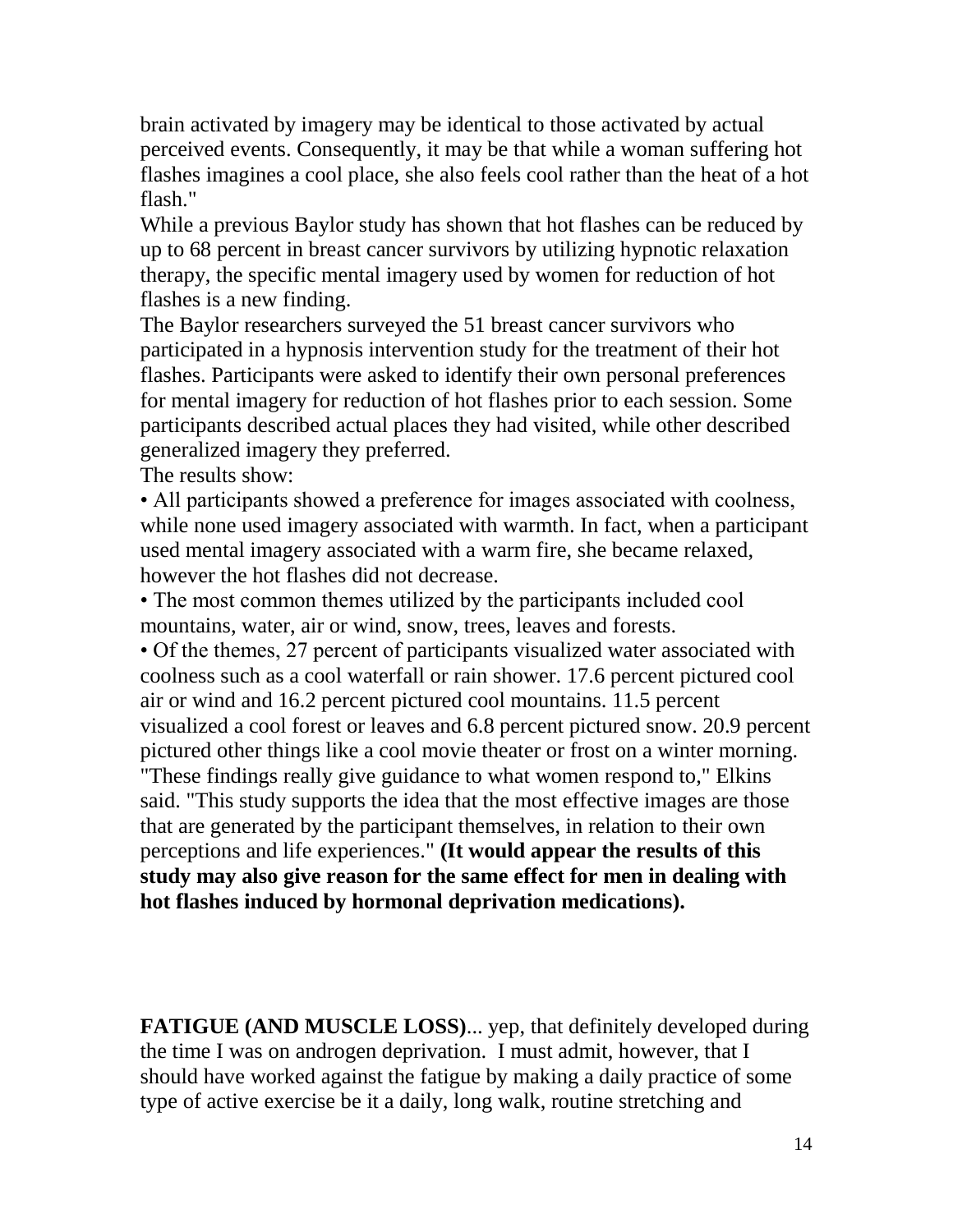loosening exercises, etc., but at least something planned. In my younger years I was an extremely active Black Belt (Nidan) in the martial art of Kodokan Judo, so I should know better. But I only continued the routine of most retired men with my only exercise being work around the house, shopping, and the like. I believe that a regular exercise plan and the right mental outlook can counter the effects of fatigue and of muscle loss. Per Medical Oncologist Stephen Strum: "Muscle loss is responsive to resistance exercises. Find someone to work with you on this issue.

Read this from a Prostate Cancer Research Institute (PCRI) paper: <http://tinyurl.com/oaan225>

## **Fatigue/Excessive Daytime Sleepiness**

The main cause of fatigue for men on testosterone deprivation therapy probably comes from the loss of muscle mass and strength. As men loss muscle mass and strength, many also complain of excessive daytime sleepiness.

## **Prevention / Treatment Strategies**

- 1. The most important strategy for men to prevent or reduce fatigue while on a TIP is a regular strength training program. As mentioned before, this strategy is best accomplished with the help of a qualified personal trainer.
- 2. The medication modafinil (Provigil®), which is FDA approved for the treatment of narcolepsy, sleep apnea and shift work sleep disorder, can be helpful for men with excessive fatigue and daytime sleepiness. Modafinil has few drug-to-drug interactions and is usually well tolerated, with the most frequent side effect being transient headaches. However, the use of modafinil has not been studied in men with prostate cancer on testosterone deprivation therapy.
- 3. Low doses (5-10 mg) of the stimulant methylphenidate (Ritalin®) taken in the morning can also be helpful for men with excessive fatigue and daytime sleepiness while on a TIP. Methylphenidate must be used with caution in patients wit[hhypertension](http://prostate-cancer.org/glossary-h/#hypertension) or a history of arrhythmias (abnormal heartbeat).

Here is more info regarding cancer fatigue from the Cleveland Clinic: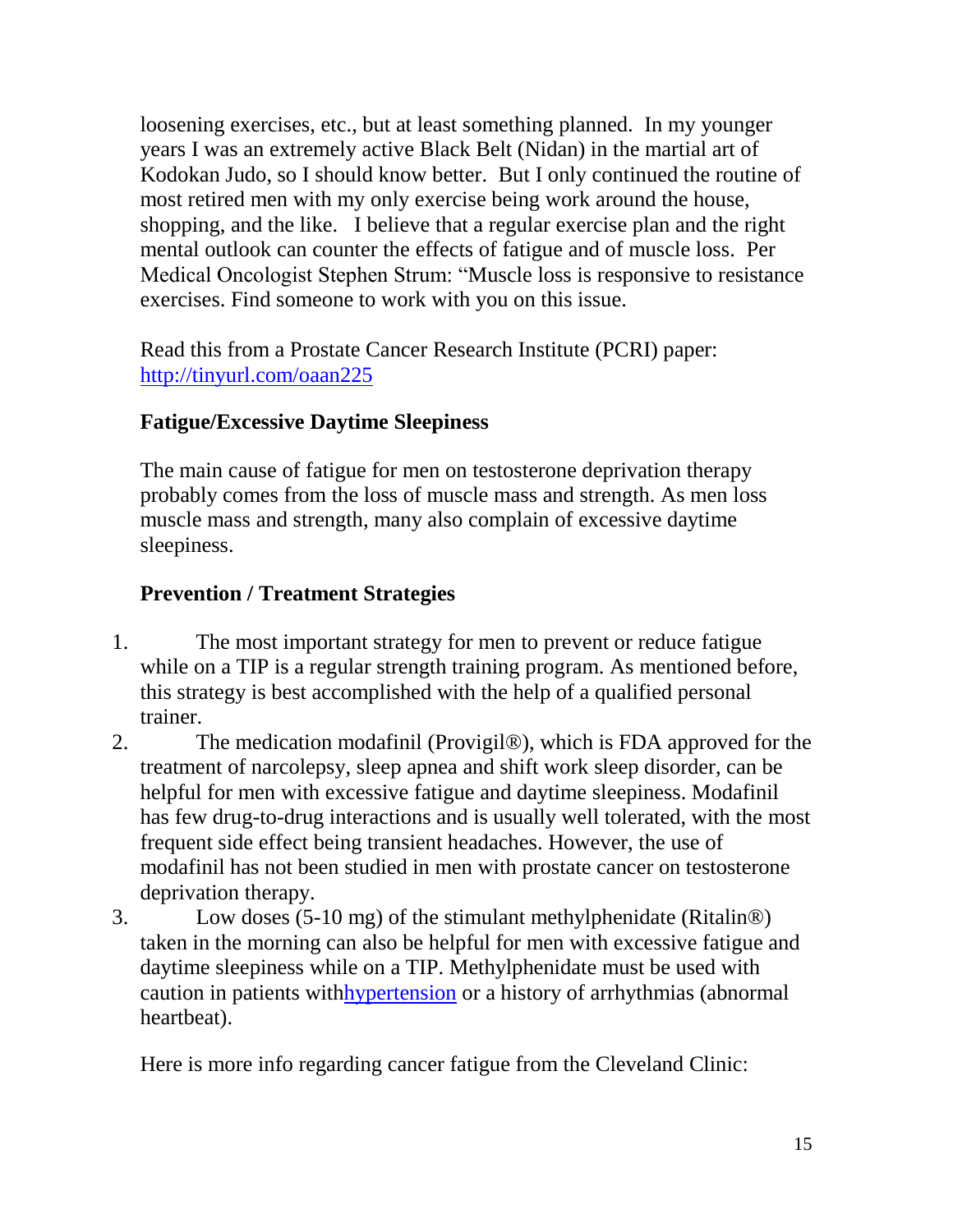#### [http://www.clevelandclinic.org/health/health-](http://www.clevelandclinic.org/health/health-info/docs/0300/0305.asp?index=5230)

[info/docs/0300/0305.asp?index=5230.](http://www.clevelandclinic.org/health/health-info/docs/0300/0305.asp?index=5230) Also, the American Cancer Society reported the use of Ritalin to counter extreme fatigue from radiation or treatment of advanced cancer; see:

ACS :: **Ritalin** [Helps Doctor Beat His Cancer-Related](http://www.cancer.org/docroot/NWS/content/NWS_1_1x_Ritalin_Helps_Doctor_Beat_His_Cancer-Related_Fatigue.asp) **Fatigue** This article goes on to mention Alladall. In any event, it is extremely important to be very careful when prescribed these medications for fatigue. They can be habit forming and must be handled very carefully. Side effects and pre-existing conditions must be determined prior to their use.

**LOSS OF HAIR**...my underarm and chest hair disappeared, and there seemed to be less arm and leg hair. No effect on head, face, or pubic hair.

## **BREAST ENLARGEMENT** (Gynecomastia)

"If breast enlargement would be considered by you as an occurrence you would be concerned or find personally unpleasant, you might consider a brief treatment of low dose radiation (300 to 400 cGy) to the breast/nipple area each day for four days **prior to beginning** an antiandrogen (bicalutamide/Casodex, flutamide/Eulexin, or nilutamide/Nilandron). Once you have already begun an antiandrogen, radiation to the breast would have little to no effect in preventing enlargement. Certain estrogen receptor modulator medications such as tamoxifen and clomiphene can also often be used. Medical Oncologist Stephen Strum made this remark: "Actually, the cause of the gynecomastia is due to estrogen production that is caused by high levels of testosterone resulting from single agent therapy with Casodex or any anti-androgen monotherapy or even SAB (sequential androgen blockade) using anti-androgen plus 5 alpha reductase. The way to prevent gynecomastia is by blocking the aromatase enzyme that converts testosterone to estradiol. The drugs available to block this are Arimidex (anastrozole) or Aromasin (exemestane). So, using Tamoxifen extinguishes part of the process causing this side effect but it would not be the only remedy that I would use." In regards to Arimidex and Aromasin, Dr. Strum remarked at another time: "although they are not universally approved for the treatment of gynecomastia." Since estrogen plays an important role in one's health, one should likely use caution when considering use of these inhibitors, and certainly discuss pros and cons with one's treating physician.

Since without first prescribing an antiandrogen prior to administration of an LHRH agonist there is an initial surge in testosterone production over a period of the next week to ten days, the effect of simultaneous surge in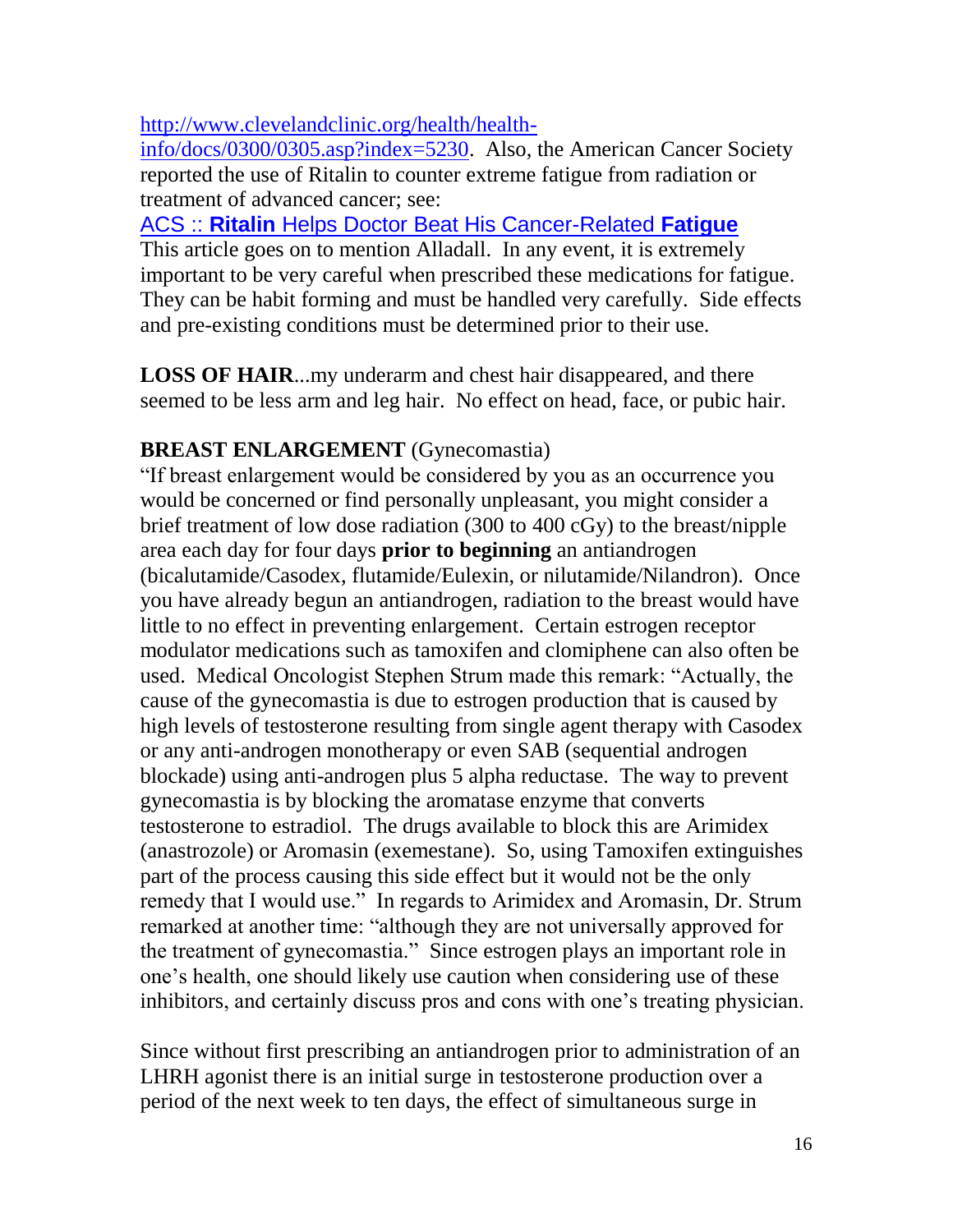estrogen production could generate the beginning development of gynecomastia as well as nipple sensitivity. And, with only LHRH agonist or antagonist as monotherapy, adrenal gland testosterone can still activate androgen receptors and access the nucleus of cancer cells

A patient commented that Dostinex (Cabergoline) at 0.5mg twice-a-week was prescribed that stopped most pain occasionally experienced early on with ADT, but had no effect on growth. Although stopping LHRH agonists and antiandrogens can lead to some regression of gynecomastia, surgery is sometimes necessary to eliminate the condition.

Vigorous exercises that toughen and muscle up the chest area could possibly at least lessen the appearance of the enlargement. **If you are uncomfortable with the size of your breasts because of the gynecomastia, you might consider a body shaping undershirt for men that can be viewed/ordered at** <http://tinyurl.com/yvvja9>**.** I only learned of the radiation procedure when I began studying treatment and side effects. Too many urologists as well as oncologists fail to advise patients of breast enlargement preventive measures before beginning the administration of GnRH analogs and anti-androgens. You might consider chest area exercises. It would be wise to first clear any exercise plans with your family physician. To "muscle up" the "pecs" with weight exercises designed for chest muscle strengthening (to possibly reduce the otherwise loose hanging breast tissue), see [http://men.webmd.com/features/strength-training](http://men.webmd.com/features/strength-training-building-chest-muscles)[building-chest-muscles.](http://men.webmd.com/features/strength-training-building-chest-muscles) One exercise to try at home would be to stand in your kitchen, somewhat back from a counter so that when you reach out and place both hands on the edge of the counter your body will be straightened out and leaning with your weight on the arms. You can now do "push ups" from that position. You will be able to feel the exercise placed on the breast area muscles (the "pectorals") (CAUTION: be careful not to let your hands or feet slip and you end up banging your face/nose/whatever down on the counter!). Here is another URL that provides a whole slew of exercises (shown for the gals, but works the same for the guys): [http://www.womenfitness.net/pectoral.htm.](http://www.womenfitness.net/pectoral.htm) And, of course, you can access the internet and find many exercise routines. I believe it important to recognize your strength and age limitations and to begin these exercises lightly, slowly, and with caution so as not to over-extend or cause yourself

harm.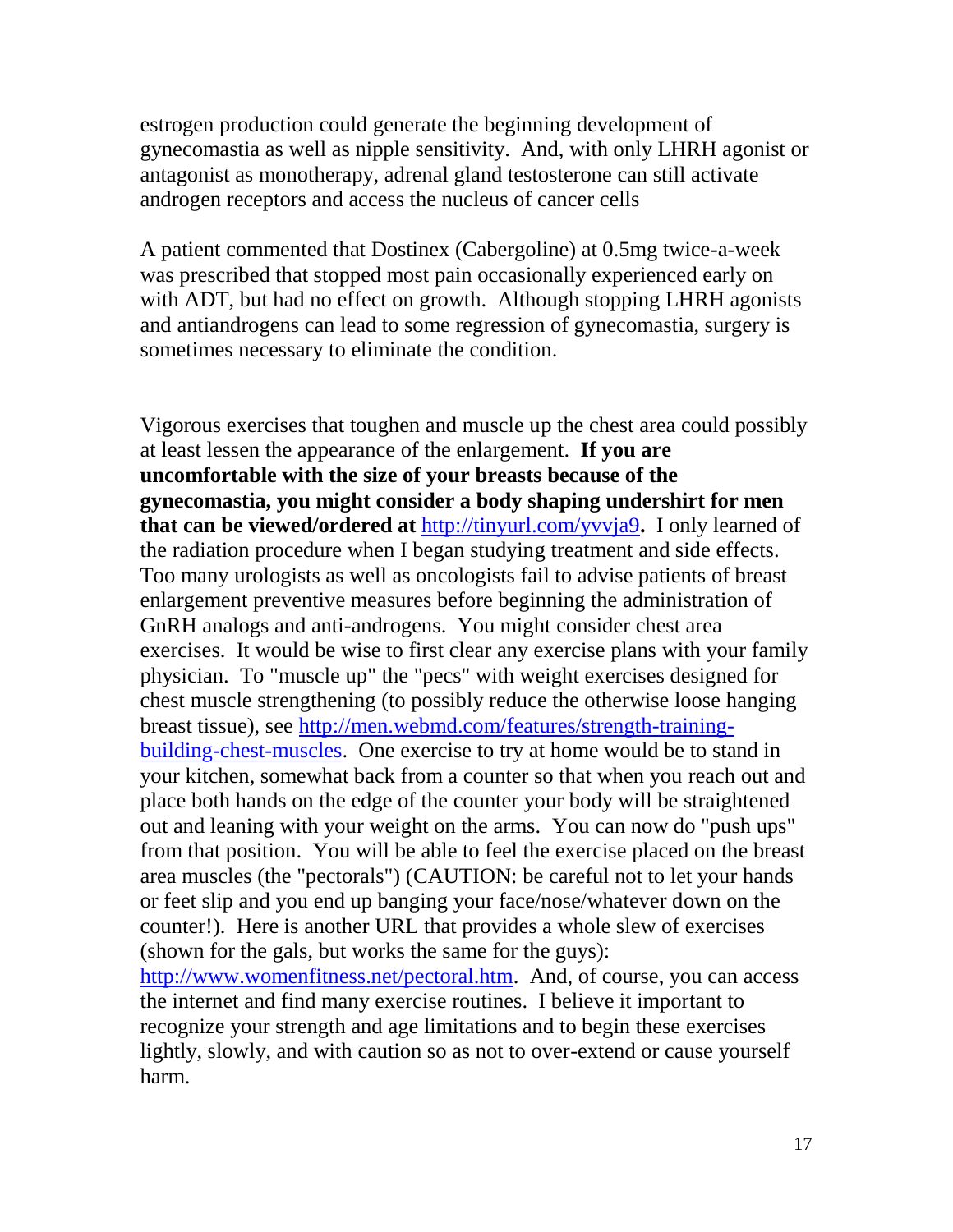**LOSS OF LIBIDO**…A definite effect of the loss of androgen/testosterone as the result of androgen deprivation therapy. Frustrating? Obviously, yet it is NOT the end of intimacy.

Per Medical Oncologist Stephen Strum: "Libido during ADT may be responsive to the use of Phosphodiesterase type-5 (PDE-5) inhibitors such as Cialis or Levitra or Viagra. Experiment with one of these under supervision of your MD." Surprisingly, many men and their spouses/partners discover that there is much more to intimacy than only sexual intercourse. It is important that we men continue to recognize the needs of our spouses/partners, and understanding what intimacy is all about can keep that alive. A visit to the following website can be the beginning of learning more about intimacy than you ever imagined: **[www.renewintimacy.org](http://www.renewintimacy.org/)**.

Anatole Broyard, a literary critic for the NY Times (died about 1990), wrote a book about his experience with PC: "Intoxicated By My Illness". Some people have criticized the author's near-rhapsodizing about his fascinating "journey" with cancer, but Mr. B. is entitled to his opinions. Many people have found his book to be original and uplifting.

About PC and sex Broyard writes, "When I heard that the cancer might affect my sexuality, my mind became immediately erect".

In July 2009 a spouse addressed her concern about how she can address her husband's lack of libido. I replied with the following explanation: "When one considers that Libido equates to sexual drive, or the definition "desire, longing, fancy, lust, or rut," when applied to patients undergoing androgen deprivation therapy with LHRH agonists or GnRH antagonists as part of the medication mix, that instinct is extremely decreased in most such patients. It is definitely a problem for couples when the physician has failed to clearly explain to both the patient and his partner the effects of this medication. And this has been an ongoing problem discussed many times over on this PCAI support list as well as on the CIRCLE support list and the CHB support list and other forums. Without sufficient counseling and explanation by the treating physician, the man's loss of libido can make him feel inadequate. And not recognizing that this is a side effect of his medication, many men feel they have lost their masculinity and rather than openly discuss their feelings with their partner they rather clam up and do everything in their power to ignore what has occurred and not want to discuss it. Obviously this has an unexpected effect on the partner not understanding why her man has suddenly lost interest in her and avoids talking with her. And for those relationships that were sound prior to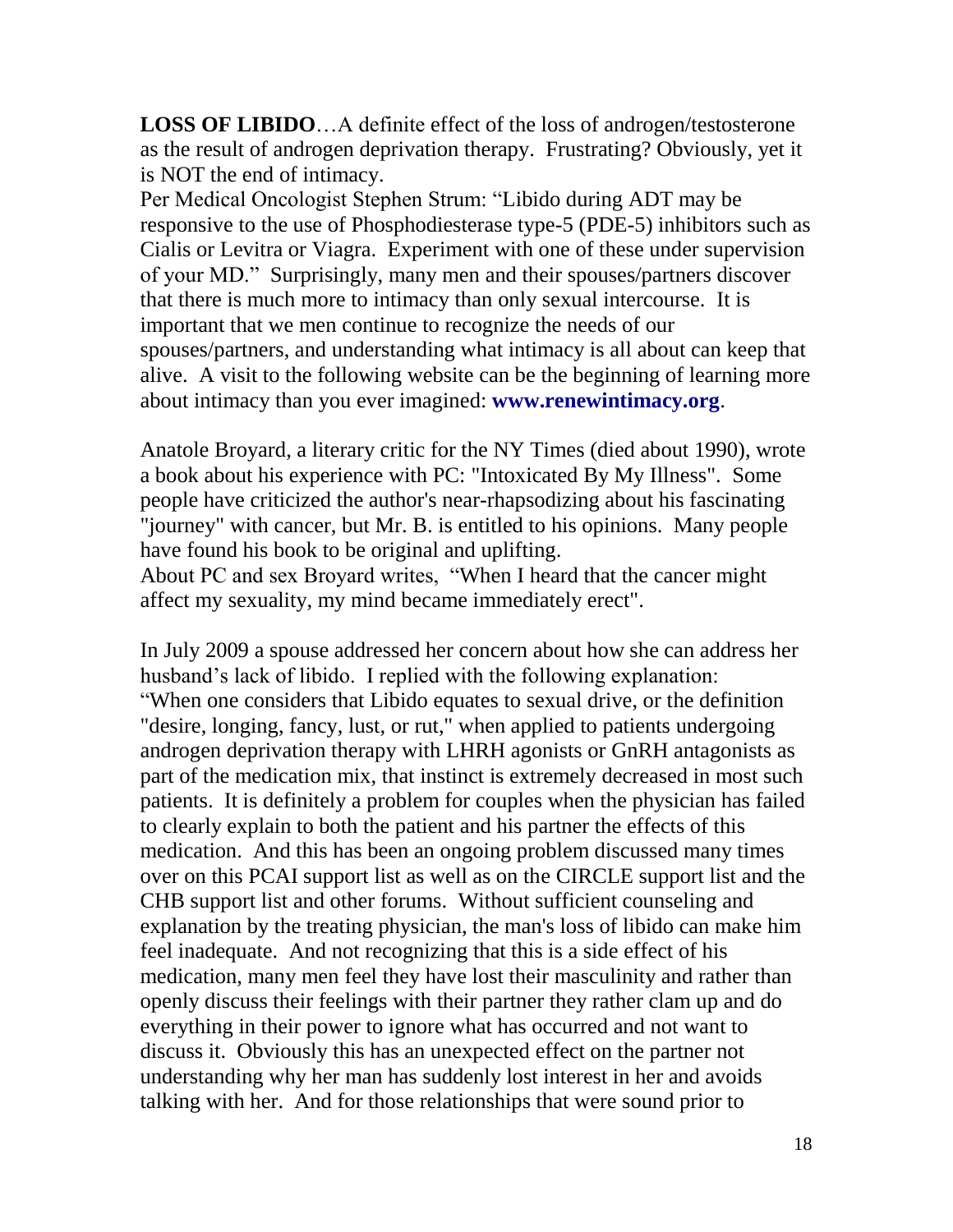treatment, this can be particularly devastating for the partner who cannot understand what she has done that her man appears to have nearly shunned her. She questions what she may be doing wrong or if she is less attractive, when that is not the problem. Importantly, it is NOT a loss of affection by the man; it is more a loss of knowing how to discuss his loss of desire to his partner, and embarrassment in being unable to "perform."

It can be most helpful if the partner can calmly address the issue by letting her man know that she recognizes that this necessary medication has such an effect, that she understands, and that she would hope he would open up and discuss just how he feels and what he is experiencing. It is much less stressful with open communication and understanding of what you both are experiencing. And in the communication, it should be brought up that intimacy can be much more than only sexual intercourse. The man has to recognize that hugs and kisses and open conversation still convey the message that the partner is cared for and loved. Though it is more difficult for the man to express desire, previous manners of stimulation can and should still be pursued. And though such stimulation may not have the hoped for effect on the man, he should still recognize its importance to his partner.

From past experience in reading many such issues between couples, this is a subject that has so many variables that it is difficult to come up with a simple conclusive recommendation. The key word is "communication." With communication and regular discourse between couples, the effects of androgen deprivation therapy are much more easily resolved.

In regards to this last paragraph, a woman provided likely the best perspective of what the partner/caregiver is experiencing emotionally while trying to comfort and show understanding:

"Sometimes I think that talking is the most evil form of communication there is. We take such comfort in it, yet we can undo everything we've said in one gesture or in one look, or even in one misinterpretation. Show me. Take me outside and let's watch the sunset together. Put your arm around me and pull me to your side for a long hug that tells me I'm treasured. When you wake up in the morning and meet my eyes, smile when you see me there. Surprise me with a picnic you've made for two, or arrange dinner for four with my friends at a cheerful place that won't mind if we linger until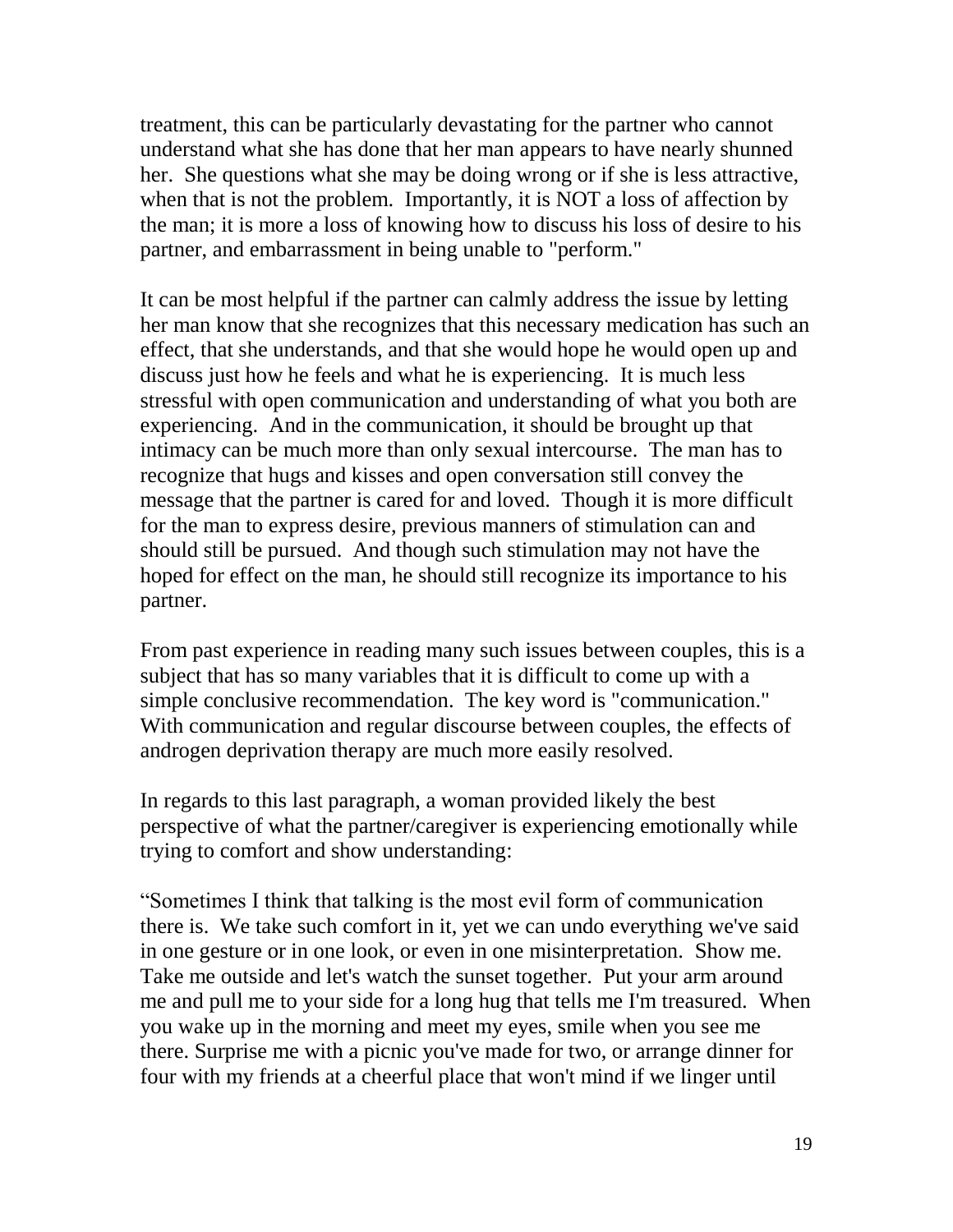closing time. Send me happy-to-be-with-you messages. Join me in the shower and let me wash your back after you've washed mine. Touch me, even if it's just a gentle hand on my shoulder, or on my leg beneath the table. Work your way to "bolder" but ease off at the first sign of resistance. I will do the same, always respecting the signals you give, whether you utter them or not. Show me. Discover me. Rediscover us.

Show me what you are saying is true. Then I'll listen to what you need to say."

What a powerful rendering regarding what many (most?) of we men fail to recognize; fail to act on! I was so impressed and told her so as did several others. In my reply I added "I still believe communication is vital, but you alluded well that words used in communication and gestures that accompany those words must be considered carefully so that a remark is not perceived as hurtful." I would encourage all men reading this paper to re-read what this woman provided for our recognition; then take that advice and act on it.

In closing, for men and their wives/partners experiencing difficulty with intimacy as the result of treatment, an excellent book is "INTIMACY WITH IMPOTENCE – THE COUPLE'S GUIDE TO BETTER SEX AFTER PROSTATE DISEASE" by Ralph and Barbara Alterowitz, both certified sexuality counselors (AASECT). This book can be purchased at [www.renewintimacy.org.](http://www.renewintimacy.org/)"

## **MEMORY**... Cognitive Functioning:

It is important to recognize that despite possible cognitive function loss for some men on androgen deprivation therapy (ADT), under normal, healthy conditions for men with reasonable education that functioning begins dropping in Z score from a high 1.1/1.0 while in one's 20s, and below 0 while in the 50s. Here is what Johns Hopkins notes:

Working Memory (Comprehension Span): Between age 20 and 30 - dropping from 1.1 to 0.5 Between age 30 and  $40 -$  dropping from 0.5 to 0.3 Between age 40 and  $50 -$  dropping from 0.3 to 0.2 Between age 50 and  $60 -$  dropping from 0.2 to  $-0.3$ Between age 60 and 70 – dropping from -0.3 to -0.6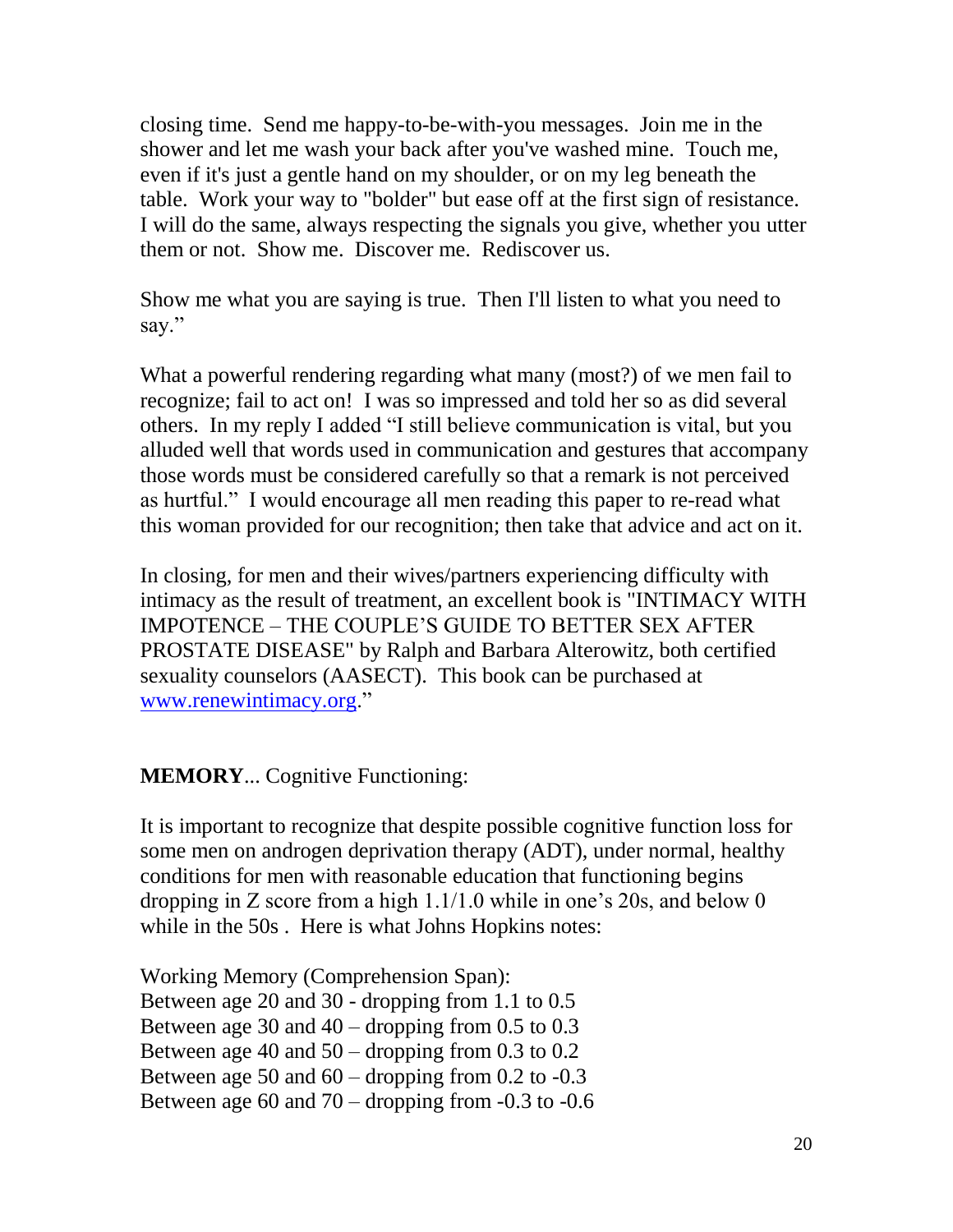Between age 70 and  $80 -$  dropping from  $-0.6$  to  $-1.2$ 

Episode Memory (Free Recall): Between age 20 and 30 - dropping from 1.0 to 0.5 Between age 30 and  $40 -$  dropping from 0.5 to 0.4 Between age 40 and 50 – dropping from 0.4 to 0.2 Between age 50 and  $60 -$ dropping from 0.2 to  $-0.4$ Between age 60 and  $70 -$  dropping from  $-0.4$  to  $-0.6$ Between age 70 and  $80 -$  dropping from  $-0.6$  to  $-1.2$ 

Thus, despite the effects of any medication, many men are losing significant memory comprehension as well as recall as part of normal aging. As Johns Hopkins also notes:

"When we reach our 40s and beyond, our memory, mental acuity, and cognitive powers may gradually diminish, to the point where it affects our work, our relationships, and even our safety and health. For each passing  $\text{decade}$  — into our  $50s$  —  $60s$  —  $70s$  — our ability to recall dates, names, facts, and figures fades — slowly at first, then perhaps more rapidly. And that's assuming we're lucky enough to be attributing those problems only to medications used in androgen deprivation therapy.

Aging has much to do with memory problems and should be considered than attributing those problems only to medications used in androgen deprivation therapy. The Harvard Medical School "HEALTHbeat" had the following excellent article regarding this issue in their October 19, 2010 email issue.

"Forgetfulness — 7 types of normal memory problems

It's normal to forget things from time to time, and it's normal to become somewhat more forgetful as you age, but it's not normal to forget too much. But how much forgetfulness is too much? How can you tell whether your memory lapses are within the scope of normal aging or are a symptom of something more serious?

Healthy people can experience memory loss or memory distortion at any age. Some of these memory flaws become more pronounced with age, but — unless they are extreme and persistent — they are not considered indicators of Alzheimer's or other memory-impairing illnesses.

## **Seven normal memory problems**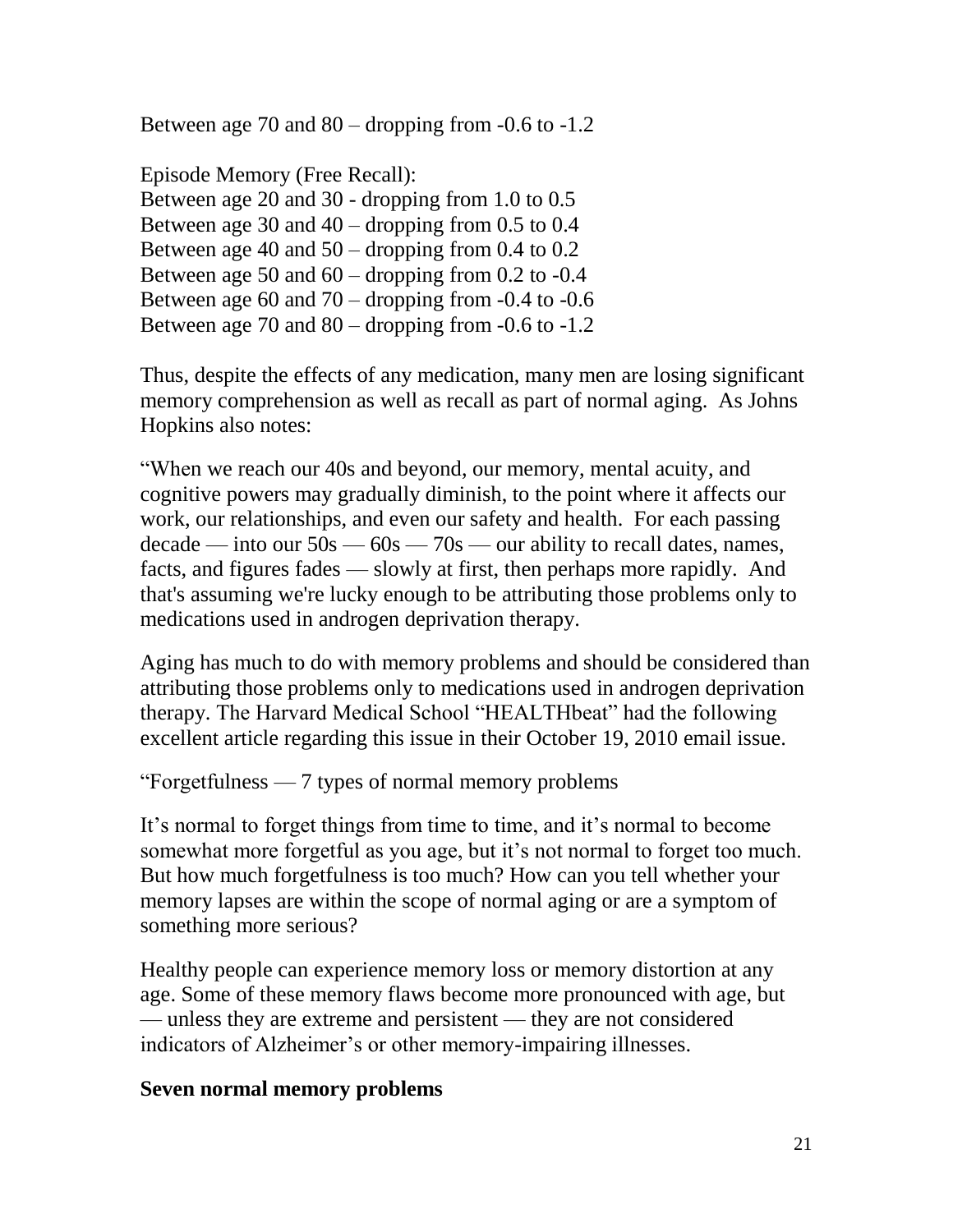## **1. Transience**

This is the tendency to forget facts or events over time. You are most likely to forget information soon after you learn it. However, memory has a use-itor-lose-it quality: memories that are called up and used frequently are least likely to be forgotten. Although transience might seem like a sign of memory weakness, brain scientists regard it as beneficial because it clears the brain of unused memories, making way for newer, more useful ones.

## **2. Absentmindedness**

This type of forgetting occurs when you don't pay close enough attention. You forget where you just put your pen because you didn't focus on where you put it in the first place. You were thinking of something else (or, perhaps, nothing in particular), so your brain didn't encode the information securely. Absentmindedness also involves forgetting to do something at a prescribed time, like taking your medicine or keeping an appointment.

# **3. Blocking**

Someone asks you a question and the answer is right on the tip of your tongue — you know that you know it, but you just can't think of it. This is perhaps the most familiar example of blocking, the temporary inability to retrieve a memory. In many cases, the barrier is a memory similar to the one you're looking for, and you retrieve the wrong one. This competing memory is so intrusive that you can't think of the memory you want. A common example is calling your older son by your younger son's name, or vice versa.

Scientists think that memory blocks become more common with age and that they account for the trouble older people have remembering other people's names. Research shows that people are able to retrieve about half of the blocked memories within just a minute.

## **4. Misattribution**

Misattribution occurs when you remember something accurately in part, but misattribute some detail, like the time, place, or person involved. Another kind of misattribution occurs when you believe a thought you had was totally original when, in fact, it came from something you had previously read or heard but had forgotten about. This sort of misattribution explains cases of unintentional plagiarism, in which a writer passes off some information as original when he or she actually read it somewhere before.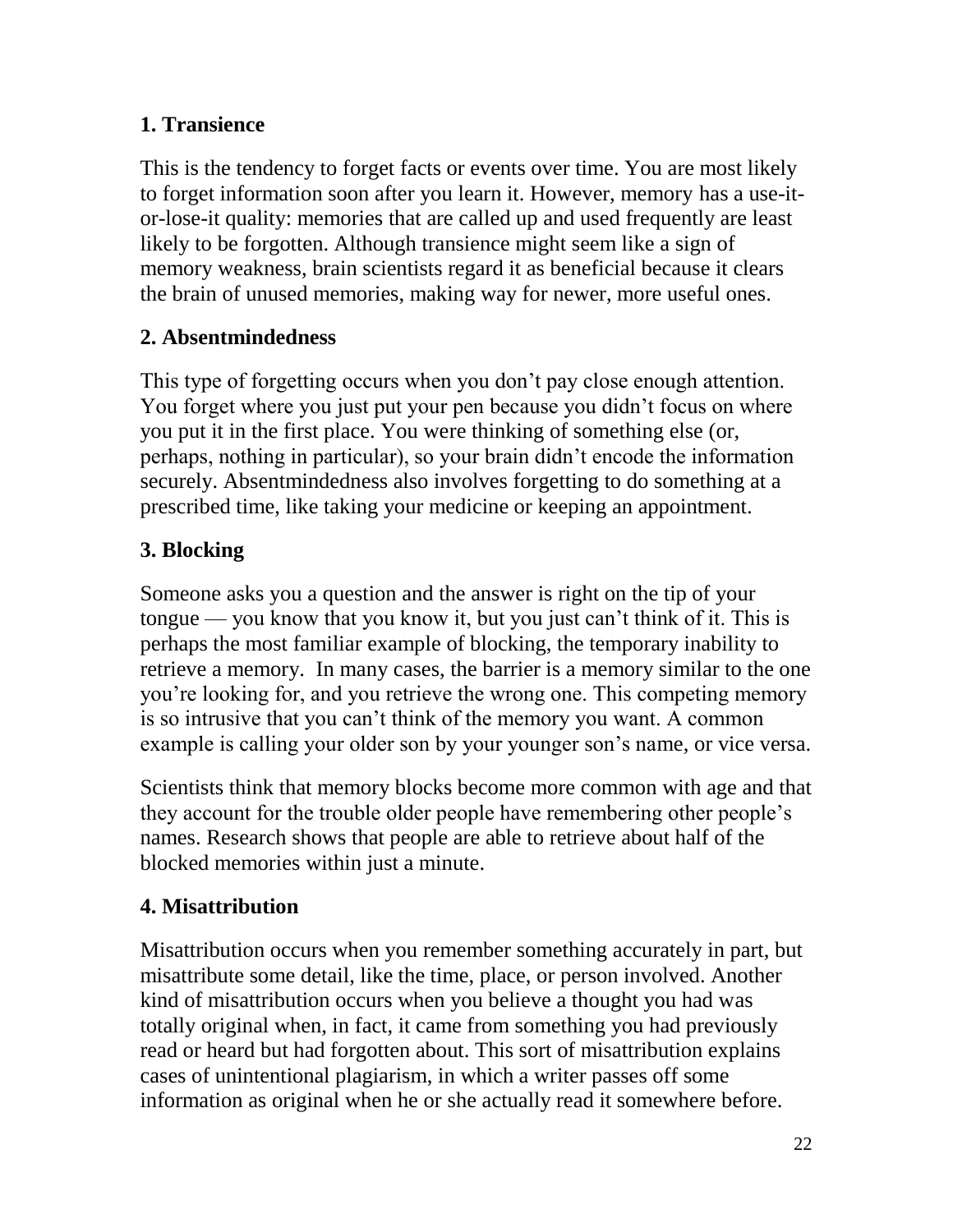As with several other kinds of memory lapses, misattribution becomes more common with age. Age matters in at least two ways. First, as you age, you absorb fewer details when acquiring information because you have somewhat more trouble concentrating and processing information rapidly. Second, as you grow older, your memories grow older as well. And old memories are especially prone to misattribution.

# **5. Suggestibility**

Suggestibility is the vulnerability of your memory to the power of suggestion — information that you learn about an occurrence after the fact becomes incorporated into your memory of the incident, even though you did not experience these details. Although little is known about exactly how suggestibility works in the brain, the suggestion fools your mind into thinking it's a real memory.

# **6. Bias**

Even the sharpest memory isn't a flawless snapshot of reality. In your memory, your perceptions are filtered by your personal biases experiences, beliefs, prior knowledge, and even your mood at the moment. Your biases affect your perceptions and experiences when they're being encoded in your brain. And when you retrieve a memory, your mood and other biases at that moment can influence what information you actually recall.

Although everyone's attitudes and preconceived notions bias their memories, there's been virtually no research on the brain mechanisms behind memory bias or whether it becomes more common with age.

## **7. Persistence**

Most people worry about forgetting things. But in some cases people are tormented by memories they wish they could forget, but can't. The persistence of memories of traumatic events, negative feelings, and ongoing fears is another form of memory problem. Some of these memories accurately reflect horrifying events, while others may be negative distortions of reality.

People suffering from depression are particularly prone to having persistent, disturbing memories. So are people with post-traumatic stress disorder (PTSD). PTSD can result from many different forms of traumatic exposure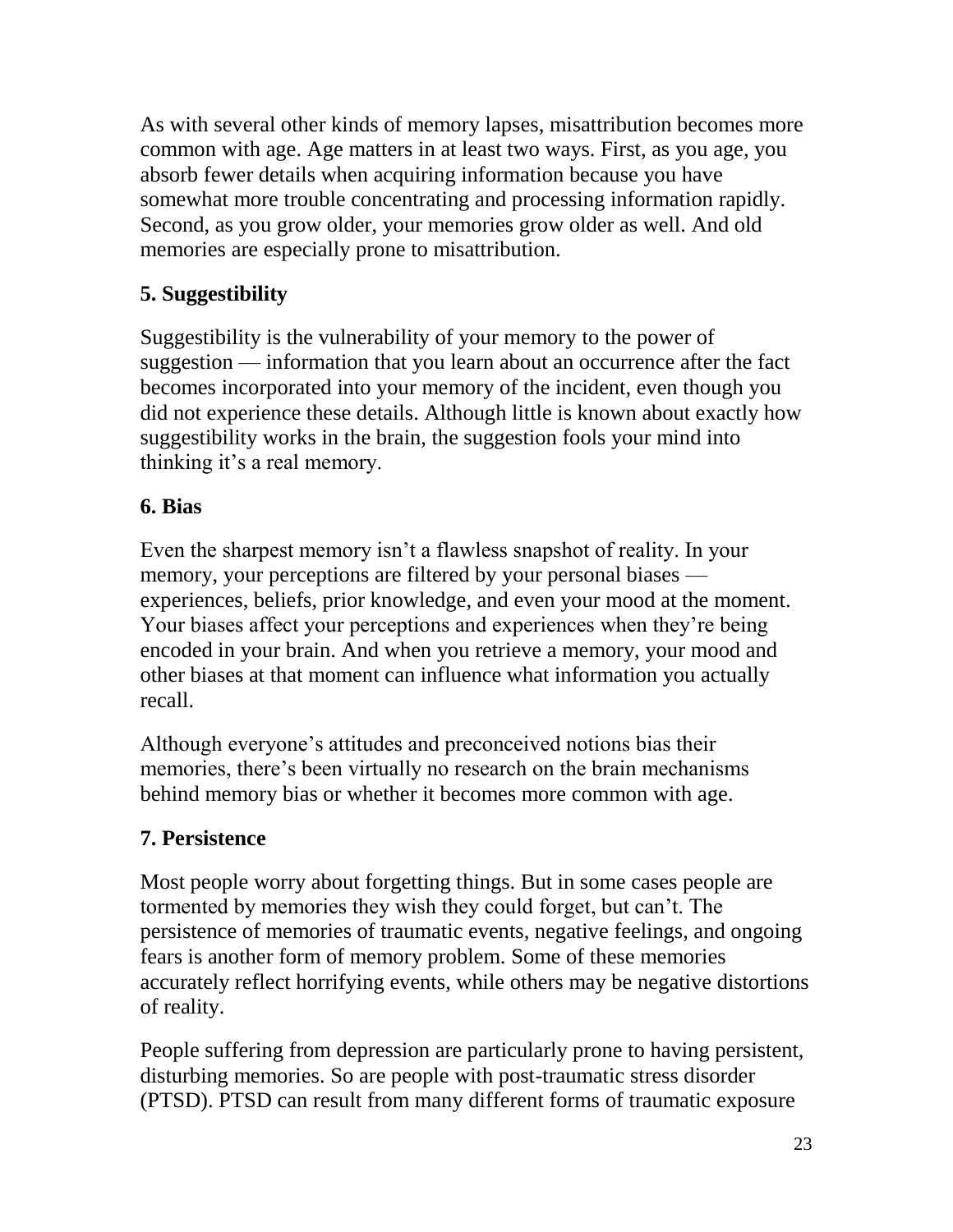— for example, sexual abuse or wartime experiences. Flashbacks, which are persistent, intrusive memories of the traumatic event, are a core feature of PTSD."

For anyone interested in subscribing to the online Harvard Medical School HEALTHbeat, click **[http://tinyurl.com/2cqo5e6.](http://tinyurl.com/2cqo5e6)**

I never experienced any less memory capability than I would expect being part of aging. I think it important that even without any medication issues as regards memory, that everyone should work at retaining and improving memory through regular reading, working puzzles that challenge the memory, broadening one's knowledge and memory development through researching and studying areas they might not normally pursue (thoroughly educating oneself about everything dealing with prostate cancer research, treatment, and advocacy, for example). Another example is that joining a Prostate Cancer support group and actively participating is not only known to enhance one's longevity, but also helps generate the thought processes. That being said, I do know men who regularly remark that they have more memory loss issues 'because of' their treatment.' Unfortunately, it appears aging is a known cause, and adding medications to treat health issues just exacerbates the problem. It is important to exercise the 'memory banks' to reduce the effect aging and health issues can have on one's memory capability.

This information from "The Medical News" may explain why many patients being treated for prostate cancer, particularly with androgen deprivation therapy medications, may be exacerbating aging cognitive impairment by the effect of those prescribed medications as well as by taking over-thecounter medications: **<http://tinyurl.com/lj2z3d>**

Here is an interesting Reuters report:

## **Some Memory Loss Common in Dementia-free Elderly**

In 2002, more than 5 million older Americans had cognitive impairments that did not reach the threshold for dementia, according to research findings published in the Annals of Internal Medicine this week. These impairments include some loss of memory and thinking ability.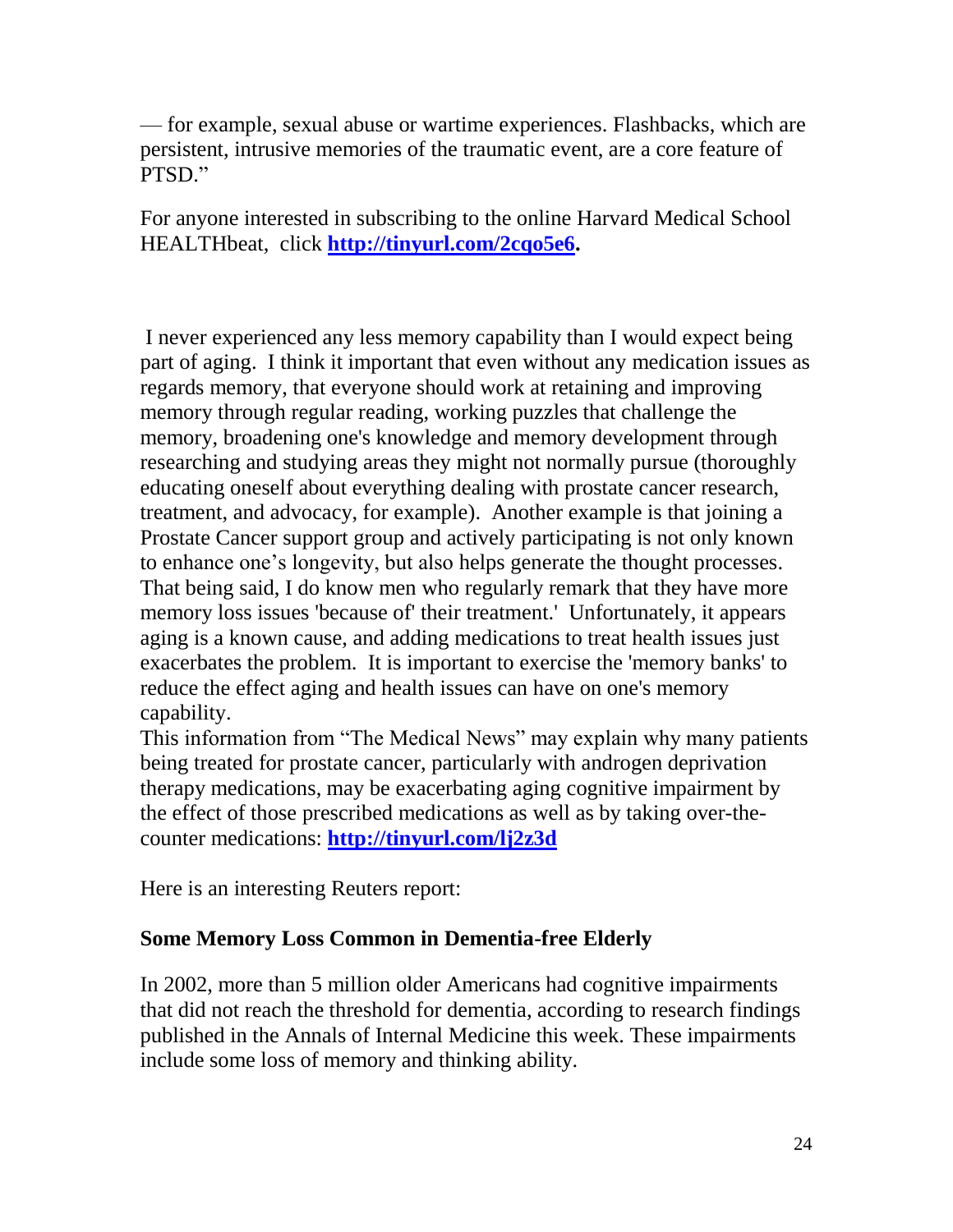The findings also indicate that about 12 percent of individuals progress from cognitive impairment to dementia each year.

"Cognitive impairment both with and without dementia can be a problem in late life, but the number of individuals affected by these conditions in the U.S. is unknown," Dr. Brenda Plassman, from Duke University Medical Center in Durham, North Carolina, told Reuters Health.

In a study of 856 people age 71 years and older evaluated between 2001 and 2003, Plassman's team found that 22 percent had some cognitive impairment that did not reach the level of dementia.

Among 180 subjects with cognitive impairment without dementia who were re-assessed 16-to-18 months later, 39 had progressed to dementia.

Plassman's group estimates that in 2002, about 22.2 percent (5.4 million) of individuals in the US age 71 years or older had cognitive impairment without dementia and that the annual rate of progression to dementia was 12 percent, as mentioned.

Plassman said her team is involved in many different types of studies looking, for example, on "how cognitive impairment with and without dementia affects families and the US health care system — so we will be able to see the true human and economic costs of these conditions."

"Hopefully this research will also lead toward developing interventions and treatments, so that cognitive impairment is not one of the leading concerns in late life when our children are in their 70's and 80's."

*SOURCE: Annals of Internal Medicine, March 18, 2008. Copyright Reuters*

Per Medical Oncologist Strum, specializing in prostate cancer research and treatment: "Try Namenda (memantine) for memory loss. Use per instructions of an MD. There is literature that PC cells have NMDA receptors on them & Namenda may actually have anti-PC activity. thus you can hope to work on 2 problems at one time. I call this pharmacologic multitasking."

AND HERE IS AN ARTICLE WORTH THE READ: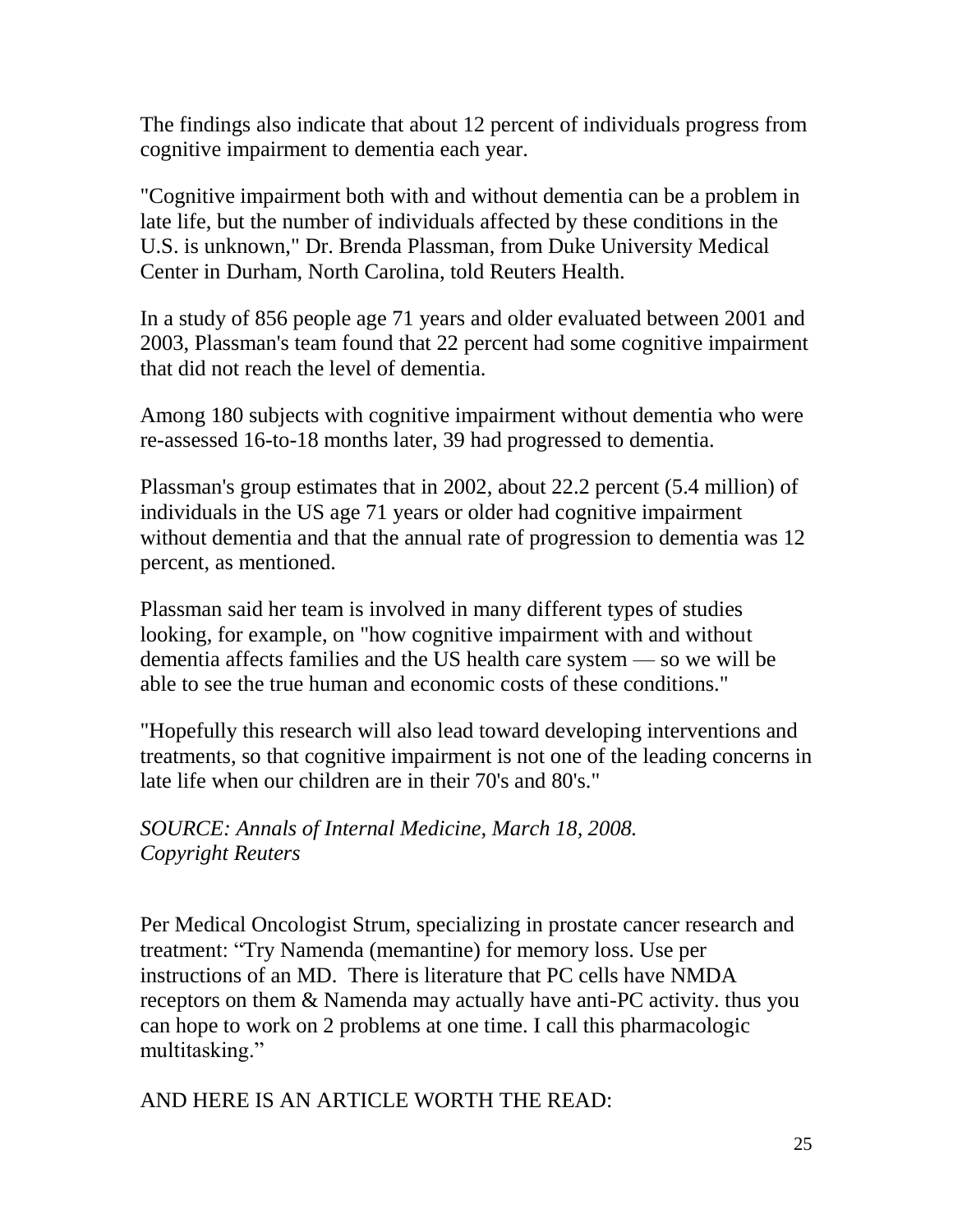#### **ROCK 'N ROLL<br>WILL NEVER DIE** The New Hork Times nytimes.com

# **May 20, 2008** Older Brain Really May Be a Wiser Brain

By SARA REISTAD-LONG

When older people can no longer remember names at a cocktail party, they tend to think that their brainpower is declining. But a growing number of studies suggest that this assumption is often wrong.

Instead, the research finds, the aging brain is simply taking in more data and trying to sift through a clutter of information, often to its long-term benefit.

The studies are analyzed in a new edition of a neurology book, "Progress in Brain Research."

Some brains do deteriorate with age. [Alzheimer's disease,](http://health.nytimes.com/health/guides/disease/alzheimers-disease/overview.html?inline=nyt-classifier) for example, strikes 13 percent of Americans 65 and older. But for most aging adults, the authors say, much of what occurs is a gradually widening focus of attention that makes it more difficult to latch onto just one fact, like a name or a telephone number. Although that can be frustrating, it is often useful.

"It may be that distractibility is not, in fact, a bad thing," said Shelley H. Carson, a [psychology](http://topics.nytimes.com/top/news/health/diseasesconditionsandhealthtopics/psychology_and_psychologists/index.html?inline=nyt-classifier) researcher at [Harvard](http://topics.nytimes.com/top/reference/timestopics/organizations/h/harvard_university/index.html?inline=nyt-org) whose work was cited in the book. "It may increase the amount of information available to the conscious mind."

For example, in studies where subjects are asked to read passages that are interrupted with unexpected words or phrases, adults 60 and older work much more slowly than college students. Although the students plow through the texts at a consistent speed regardless of what the out-of-place words mean, older people slow down even more when the words are related to the topic at hand. That indicates that they are not just stumbling over the extra information, but are taking it in and processing it.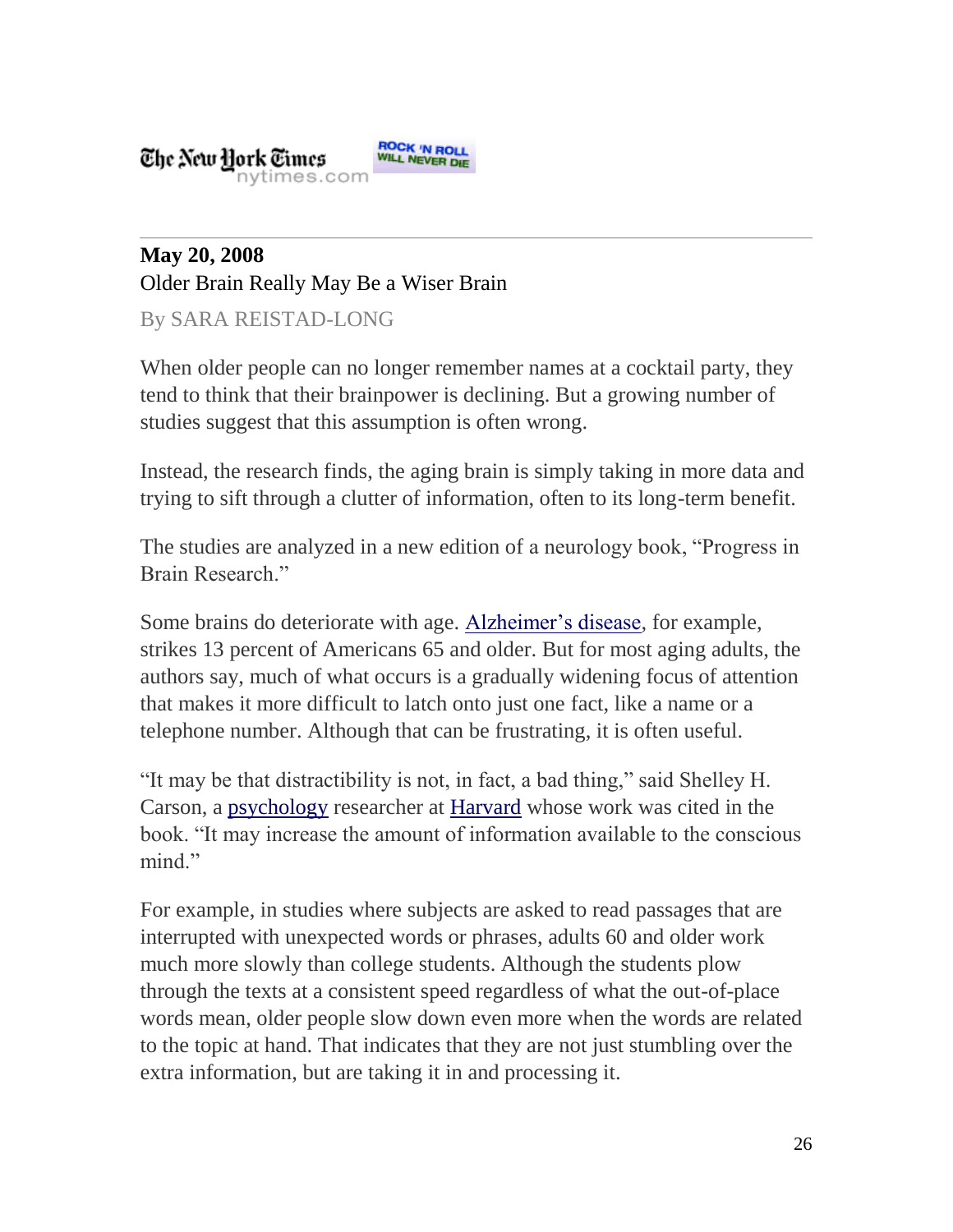When both groups were later asked questions for which the out-of-place words might be answers, the older adults responded much better than the students.

"For the young people, it's as if the distraction never happened," said an author of the review, Lynn Hasher, a professor of psychology at the University of Toronto and a senior scientist at the Rotman Research Institute. "But for older adults, because they've retained all this extra data, they're now suddenly the better problem solvers. They can transfer the information they've soaked up from one situation to another."

Such tendencies can yield big advantages in the real world, where it is not always clear what information is important, or will become important. A seemingly irrelevant point or suggestion in a memo can take on new meaning if the original plan changes. Or extra details that stole your attention, like others' yawning and fidgeting, may help you assess the speaker's real impact.

"A broad [attention span](http://health.nytimes.com/health/guides/test/mental-status-tests/overview.html?inline=nyt-classifier) may enable older adults to ultimately know more about a situation and the indirect message of what's going on than their younger peers," Dr. Hasher said. "We believe that this characteristic may play a significant role in why we think of older people as wiser."

In a 2003 study at Harvard, Dr. Carson and other researchers tested students' ability to tune out irrelevant information when exposed to a barrage of stimuli. The more creative the students were thought to be, determined by a questionnaire on past achievements, the more trouble they had ignoring the unwanted data. A reduced ability to filter and set priorities, the scientists concluded, could contribute to original thinking.

This phenomenon, Dr. Carson said, is often linked to a decreased activity in the prefrontal cortex. Studies have found that people who suffered an injury or disease that lowered activity in that region became more interested in creative pursuits.

Jacqui Smith, a professor of psychology and research professor at the Institute for Social Research at the [University of Michigan,](http://topics.nytimes.com/top/reference/timestopics/organizations/u/university_of_michigan/index.html?inline=nyt-org) who was not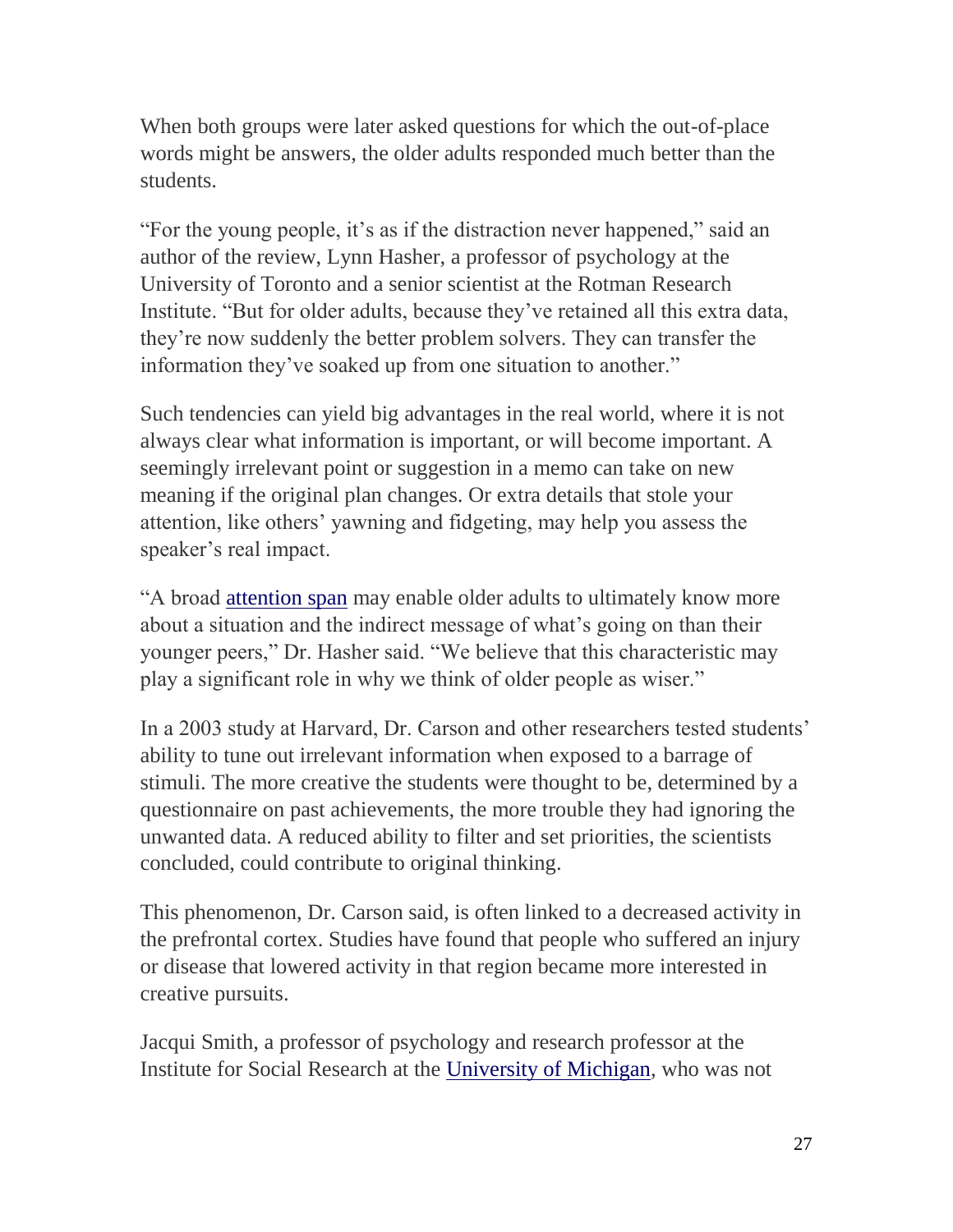involved in the current research, said there was a word for what results when the mind is able to assimilate data and put it in its proper place — wisdom.

"These findings are all very consistent with the context we're building for what wisdom is," she said. "If older people are taking in more information from a situation, and they're then able to combine it with their comparatively greater store of general knowledge, they're going to have a nice advantage."

**STRESS**…Stress because of concern regarding one's condition can lead to depression, and may also have an effect on cancer cell growth. I have included below the results of a lab study at Ohio University on cancer cells from a head and neck cancer. It validates findings in ovarian cancer and may apply generally. Interestingly, a beta-blocker slowed progression of the stress hormone stimulated cells. This study supports the importance of avoiding stress and depression

"Stress Hormones May Play New Role In Speeding Up Cancer Growth

November 1, 2006. Hormones produced during periods of stress may increase the growth rate of cancer. A new study shows that an increase in norepinephrin, a stress hormone, can stimulate tumor cells to produce two compounds. These compounds can break down the tissue around tumor cells and allow the cells to more easily move into the bloodstream. From there, they can travel to another location in the body to form additional tumors, a process called metastasis.

The research also suggests that the same hormone, norepinephrin, can also stimulate the tumor cells to release another compound that can aid in the growth of new blood vessels that feed cancer cells, hastening the growth and spread of the disease. The work was reported in the latest issue of the journal Cancer Research ....

The target adrenergic receptors for these hormones are well-known to clinicians dealing with high-blood-pressure patients. Typically, such patients are given a class of drugs known as beta-blockers which lead to a lowering of blood pressure levels.

Glaser and Yang wanted to see how these same drugs affected these tumor cells. They added propanol, a beta-blocker, to the tumor cells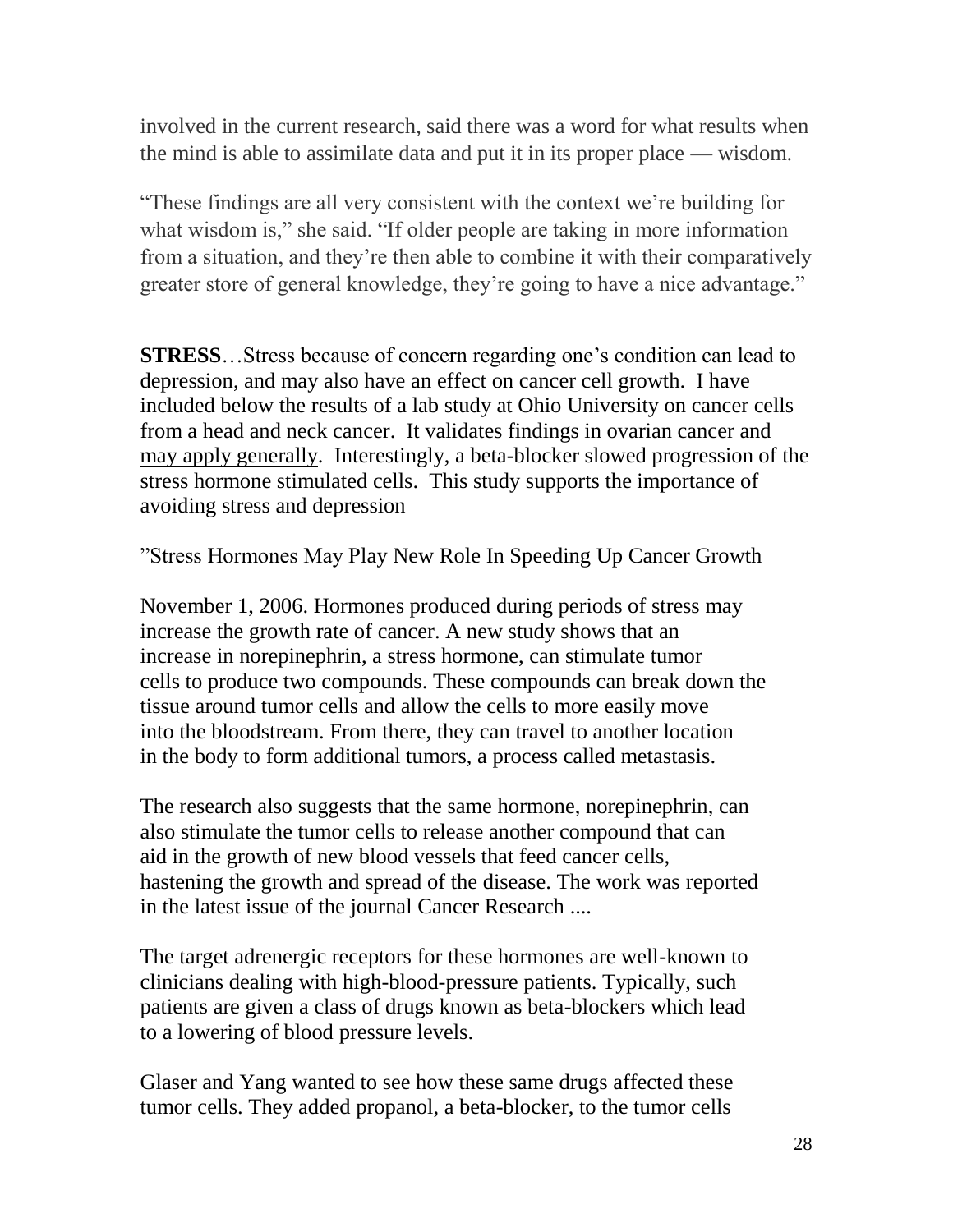and then exposed them to both norepinepherine and epinephrine. With the drug present, the levels of MMP-2, MMP-9 and VEGF didn't increase.

"This suggests a new approach to possibly fight some cancers - the prescribing of beta-blocker-type drugs that would block these receptors and perhaps slow the progression of the disease," Glaser said.

And here is yet more supporting evidence that stress stimulating an uptake of epinephrine can consequently stimulate cancer cell growth:

## **IT IS IMPORTANT TO DISTINGUISH BETWEEN NORMAL DEPRESSION AND CLINICAL DEPRESSION:**

This very important consideration from a caregiver who is an RN for a psychiatrist commenting on what other caregivers are reporting as to the obvious depression of their husband/partner prostate cancer patient:

About depression......I think it is important here to distinguish between being depressed, which we all feel from time to time based upon the changing circumstances in our lives, and clinical depression, which is a psychiatric condition caused by an imbalance of neurotransmitters in the brain and central nervous system. They are not the same thing. When you start reading about men who have withdrawn from their relationships, who have no energy or pleasure in anything anymore, who maybe eat too much or too little, sleep whenever they can, and have been acting like this for six months or more......a complete personality change...... now you're talking about a medical condition that won't very likely resolve on its own without medication. Counseling helps, too. Because clinical depression is often a manifestation of long term anger and pain...... the medications help rebalance the neurotransmitters in the brain, but they don't make the anger and pain go away. All else, even ED and loss of libido, become secondary to the need to get help for clinical depression. As sad as it is to lose function and the desire for it, it is sadder still to lose yourself. Nothing can be addressed if you can't get yourself back.

#### **AND HERE IS AN ARTICLE THAT REFERS TO BOTH STRESS AND DEPRESSION**: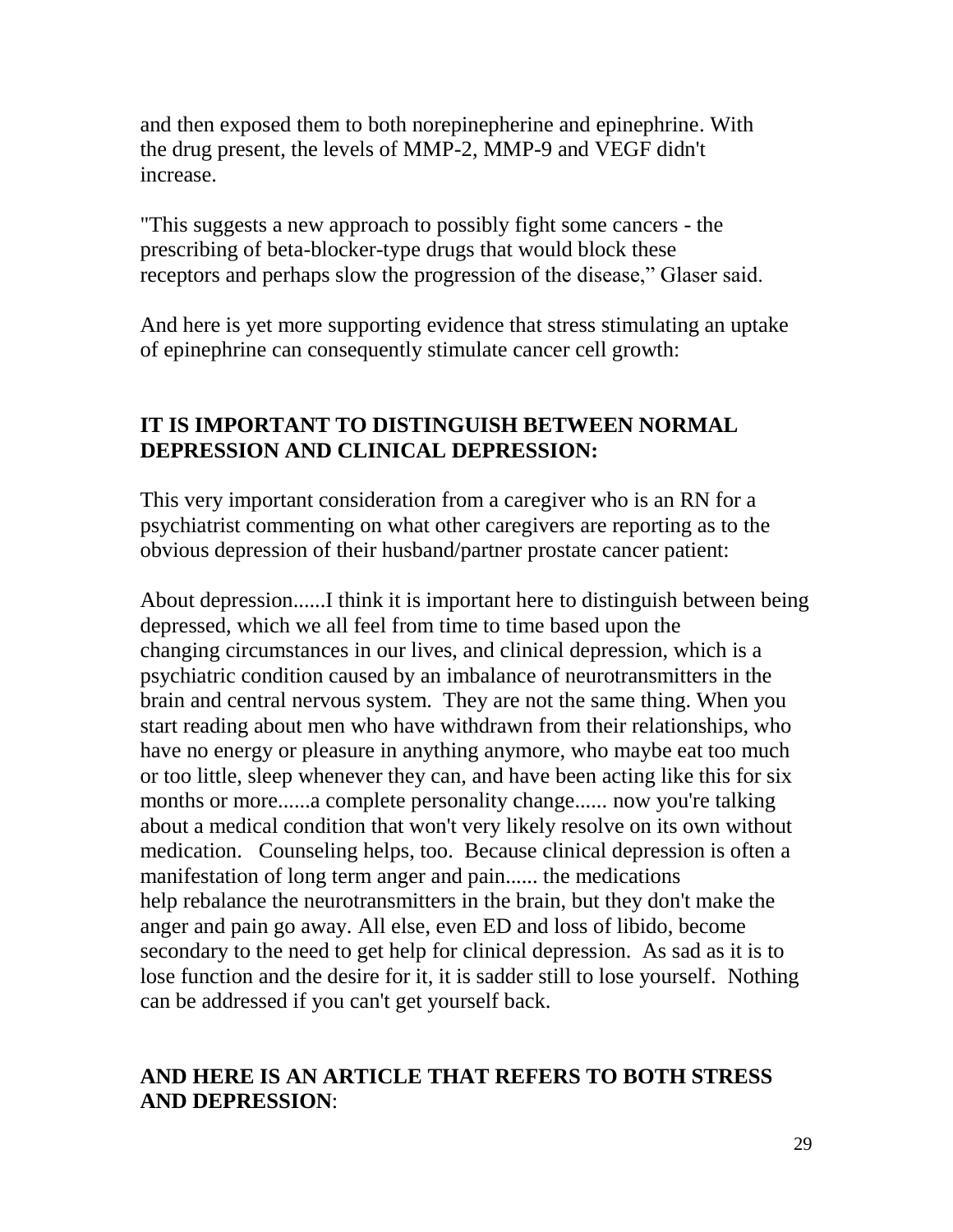As an example of how your health is affected by 'what you think', consider the following extracts from findings by psychoanalyst Darian Leader and biological cybernetics researcher David Corfield:

"The concept of fighting spirit has also been much discussed in psychologically minded cancer research. Steven Greer and his colleagues of Kings College Hospital medical school in London found that patients with fighting spirit or denial were more likely to be alive and relapse-free five years after diagnosis with breast cancer than those patients who displayed helplessness or stoic acceptance."

"Results from a detailed study by Brenda Penninx and colleagues between depression and cancer showed; After carefully controlling for smoking habits - since it might seem obvious that depressed people will smoke more they actually found that the chronically depressed non-smokers were more likely to develop cancer than smokers."

"As for innate immunity, a massive amount has been done on how natural killer (NK) cells involved in the immune system's surveillance of new tumours are affected during troubled periods in life. An NK cell's ability to kill - its cytotoxicity - is reduced during times of mental upheaval or intense pressure."

"Cancers have been described as 'wounds that do not heal'. Therefore, findings that psychological difficulties impact on the speed with which a wound will heal may prove to be very significant. In one experiment, holes were punched in the roof of the mouths of a group of dental students, once during a vacation period and once just before exam time. A wound in the same individual took on average 40% longer to heal at around exam time. If this exam-time stress can have such an effect on wound healing, imagine the effects of long-term chronic human misery."

"Some studies have suggested that the stress hormone cortisol may encourage cancer growth, allowing tumour cells to better extract glucose from the blood by inhibiting its uptake in neighbouring cells. This mechanism suggests further potential ways for the mind to influence cancer growth through the control of blood flow."

These are powerful examples of how your thoughts determine your health.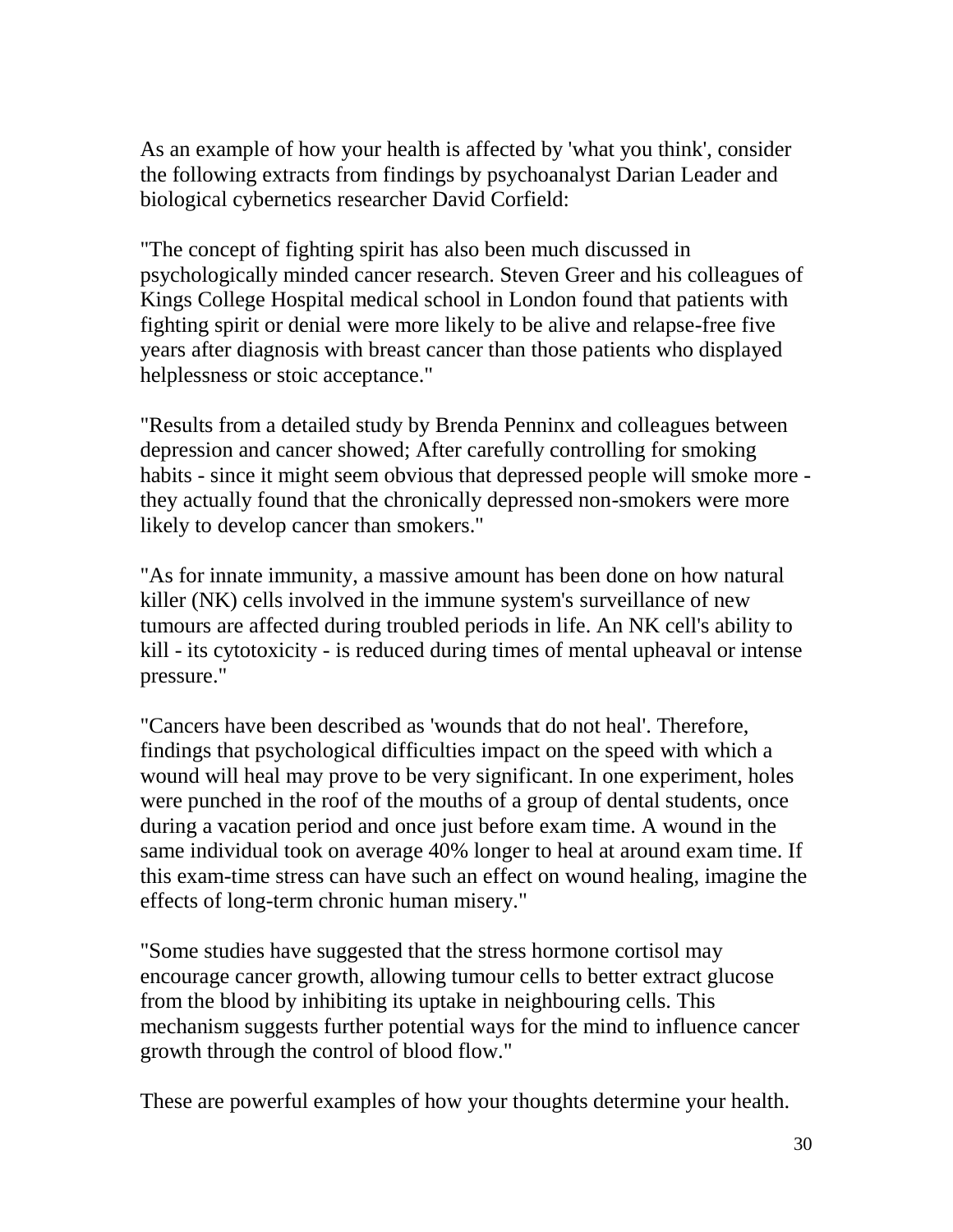**DEPRESSION and WEIGHT GAIN**...There is no doubt that men on androgen deprivation will gain weight unless they do something about it. We already recognize that ADT causes fatigue, and it is more likely this fatigue that results in our failure to keep in mind the importance of a regular exercise and workout routine as well as maintaining a more reasonable diet. And when we fail to exercise and maintain diet control and experience both the fatigue and weight gain, we are more likely to become depressed. So please keep in mind that YOU can do something about inhibiting both weight gain and depression by involving yourself in a daily exercise routine as well as developing a reasonable diet plan. I recognize that many people get depressed by the effects of many things...family, environment, work, inactivity, illness, and the list can likely go on and on. And here, again, it is my opinion that with determination to fight the onset of depression and immediately attacking the reason for the developing depression, either in discussion with close friends or your family physician, you can combat this effect. I'm probably downplaying depression because I have been fortunate to be able to suppress it, so I'll just say that those who get depressed while on a treatment medication are likely those who get depressed about the many other things that can also cause depression. So, does it happen with androgen deprivation? I'm sure for those I've just described it does. As scientist Steven Wright, a man of many words of dubious wisdom, notes: "Depression is merely anger without enthusiasm." However, here are a few things for consideration:

Per Medical Oncologist Stephen Strum: "So, with weight gain you need to learn the importance of carbohydrate & caloric restriction & increased caloric utilization (exercise). Read The Anti-inflammation Zone by Barry Sears as a starter. Limit your caloric intake to 500 calories per meal. Get into more veggies & limit the amount of

protein to the thickness & size of the palm of your hand (one hand only)."

**Karen L. Swartz, M.D., Assistant Professor of Psychiatry and Director of the Johns Hopkins Mood Disorders Center, provides six practical exercise tips to help your ease depression or anxiety with exercise.**

**Exercise tip 1: Exercise now…and again.** Research shows that a 10 minute walk can improve your mood for two hours. Another study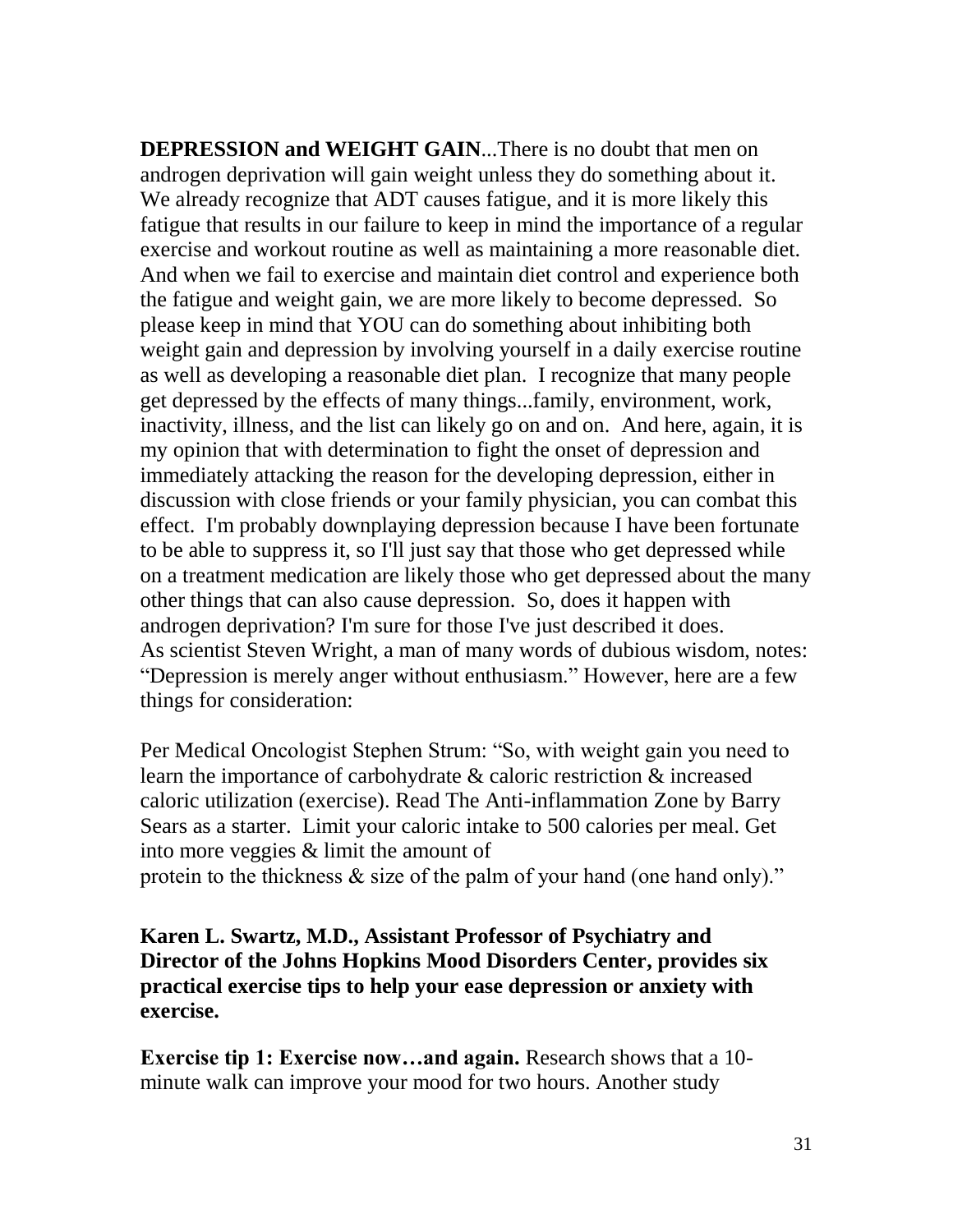demonstrates that 10 minutes of pedaling on a stationery bike is enough to make you feel better, at least temporarily. The key to sustaining mood benefits is to exercise regularly -- stop exercising, and the psychological lift will disappear. The converse is also true: If you're used to regular physical activity, your mood will suffer if you take an exercise vacation.

**Exercise tip 2: Choose activities that are moderately intense.** Aerobic exercise, such as walking and swimming, undoubtedly has mental health benefits, but you don't need to sweat strenuously to see results.

**Exercise tip 3: Find exercises that are continuous and rhythmic (rather than intermittent).** Walking, swimming, dancing, stationery biking, and yoga are good choices.

**Exercise tip 4: Be wary of competitive sports.** Exercise that pits people head-to-head with opponents may be too stressful, leading to a bad mood in the face of defeat. If you're the type whose competitive spirit may get the better of you, choose a physical activity that you enjoy and that allows you to de-stress.

**Exercise tip 5: Add a mind-body element.** Activities such as yoga and tai chi rest your mind and pump up your energy. But if you don't want to do yoga or the like, you can add a meditative element to walking or swimming by repeating a mantra (a word or phrase) as you move.

**Exercise tip 6: Start slowly, and don't overdo it. More isn't better.** Athletes who overtrain find their moods drop rather than lift. You also risk injury and boredom if you push too hard, too fast, or too far.

Posted in [Depression and Anxiety](http://www.johnshopkinshealthalerts.com/alerts/depression_anxiety/) on August 15, 2007

## AND

## **More from Dr. Swartz as she explains why the transdermal Emsam patch offers new hope for patients with depression.**

In 2006 the Food and Drug Administration (FDA) approved Emsam (selegiline), the first skin (transdermal) patch for use in treating major depression. The once-a-day depression patch works by delivering selegiline,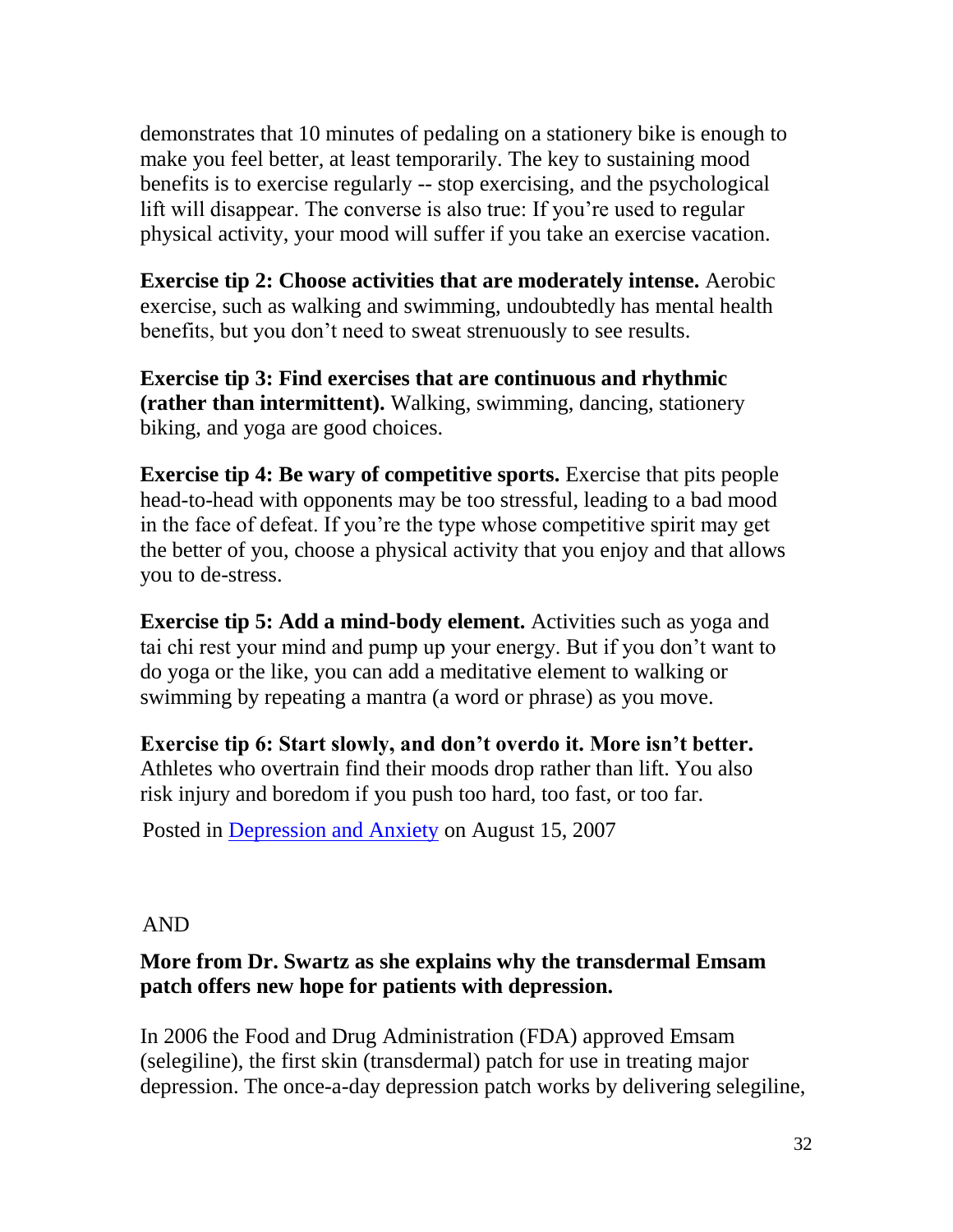a monoamine oxidase (MAO) inhibitor, through the skin and directly into the bloodstream, without having to pass through the digestive tract first.

At its lowest strength, Emsam can be used without the dietary restrictions required for all oral MAO inhibitors, making it a far more attractive drug option for people whose depression responds best to MAO inhibitors.

MAO inhibitors, such as Nardil (phenelzine) and Parnate (tranylcypromine), increase brain levels of norepinephrine, serotonin, and dopamine by blocking the action of the enzyme MAO, which normally inactivates these three neurotransmitters. They are effective in many people with depression, especially those whose depression is accompanied by marked anxiety, panic attacks, heightened appetite, or excessive sleeping.

But, as a drug class, MAO inhibitors are typically a last choice for people with depression because of their safety risks. In the intestines, the enzyme MAO breaks down tyramine, a substance found in certain foods and beverages. Oral MAO inhibitors block the breakdown of tyramine in the intestine. This is dangerous because, if a large amount of tyramine is absorbed from the intestine, it can lead to a sudden and extreme elevation in blood pressure called "hypertensive crisis," which is potentially life threatening and requires immediate medical treatment. Foods high in tyramine include aged cheese, aged or smoked meats, tap beer, and very ripe bananas. Nasal decongestants and cold and allergy medicines also contain tyramine.

Emsam represents a significant advance because the innovative transdermal delivery system allows the MAO inhibitor to bypass the digestive tract. At the lowest dose of the patch, which delivers 6 mg of selegiline over a 24 hour period, no dietary restrictions are necessary.

A patient who has been dealing with depression advises that those experiencing depression visit a psychiatrist for true, professional expertise in this area. He reasons that even the Medical Oncologist is inexperienced in the treatment of true depression. He provided this comment: "When I went to see a psychiatrist about depression, he put me on Zoloft which was the most popular antidepressant at that time. It had a completely paradoxical effect on me. I stopped eating, stopped sleeping, and became totally paranoid. The psychiatrist was very calm about all of this, assured me that there were other drugs which would work and put me on the oldest of the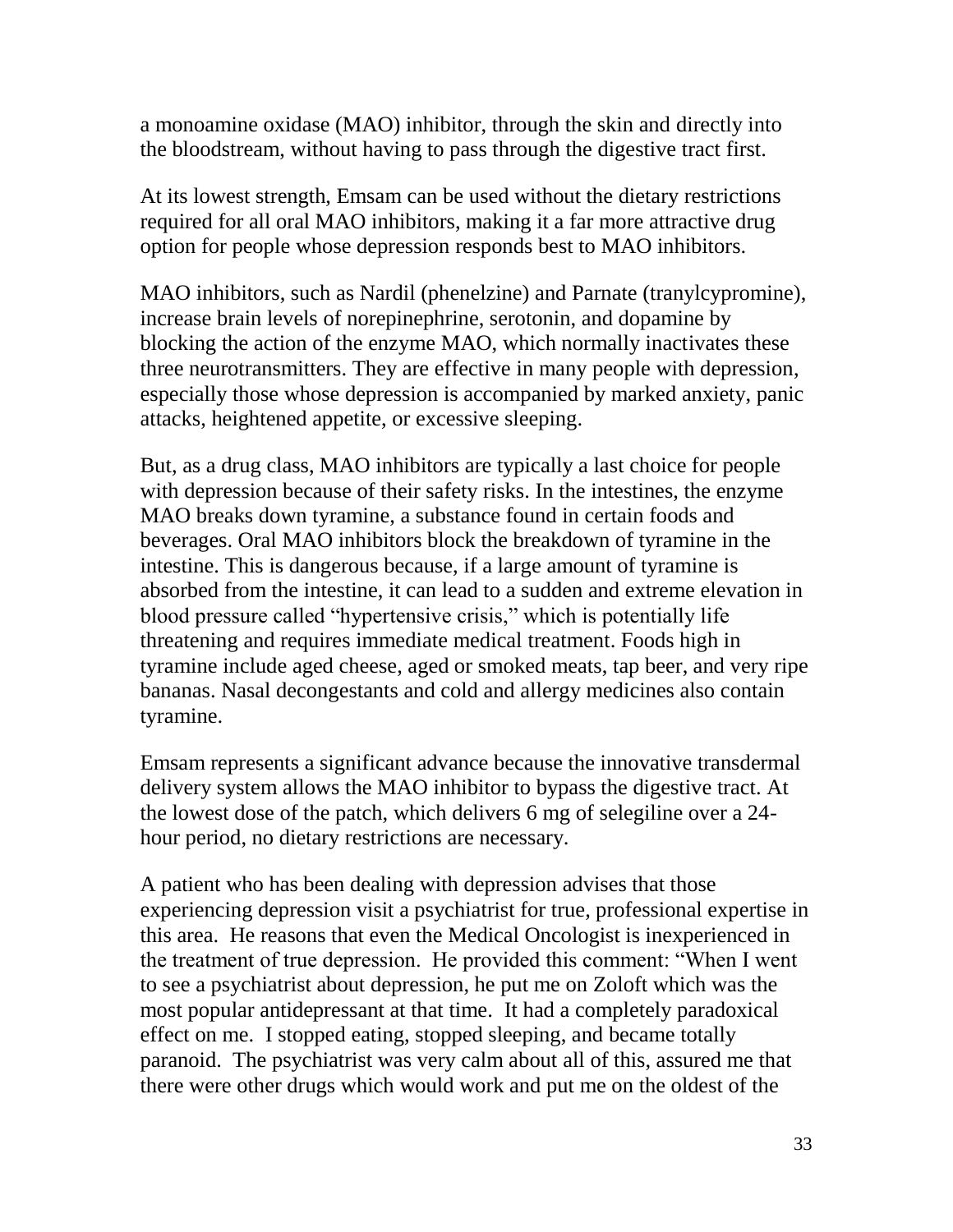trycyclic antidepressants - Tofranil. It worked like a charm for me. Very similar antidepressants can have very different affects on different people, and I don't believe this is within the expertise of an oncologist." I believe this is important for all reading this to consider.

And here is even something more from Johns Hopkins to consider:

#### **Pets really do improve our mental (and physical) health. Here's why.**

Pets are more than just furry friends and loyal companions. Yes, pets tug at our heartstrings, but they also improve our health, both mental and physical, helping us to live longer and happier lives. Studies over the past 25 years have shown that stroking a dog or cat can lower blood pressure and heart rate and boost levels of the mood-related brain chemicals serotonin and dopamine. Heart attack sufferers recover more quickly and survive longer when they have a pet at home, and children who are exposed to pets early in life may have a reduced risk of allergies and asthma.

For people with disabilities, pets can offer a lifeline to a more normal existence: guiding the blind, hearing for the deaf, and performing tasks for those who can't do for themselves. Dogs and cats, even a tankful of fish, calm frazzled nerves and ease anxiety and depression, according to research. In one study, pets seemed to temper some of the psychological stress of being a caregiver to someone who is ill or suffering from dementia.

Dogs also act as conversation starters among strangers, a common interest, and a shared purpose. By getting their owners out of the house, dogs can also be a great stimulus for exercise and a tool for weight loss. In a 2005 study, researchers at the University of Missouri-Columbia found that people who walked a dog for 10 minutes three times a week, eventually working up to 20 minutes five times a week over the course of a year, lost an average of 14 lbs, without changing their diets.

Why do pets make us feel better? One reason is that pets alter our behavior. When they are near, we tend to calm down and speak more slowly and softly. All types of pets offer distractions from the worries of the day, because we naturally shift our attention to them when they are around. Pets also provide an opportunity to touch and stroke another living thing, which has been shown to be of value to our mental and physical health.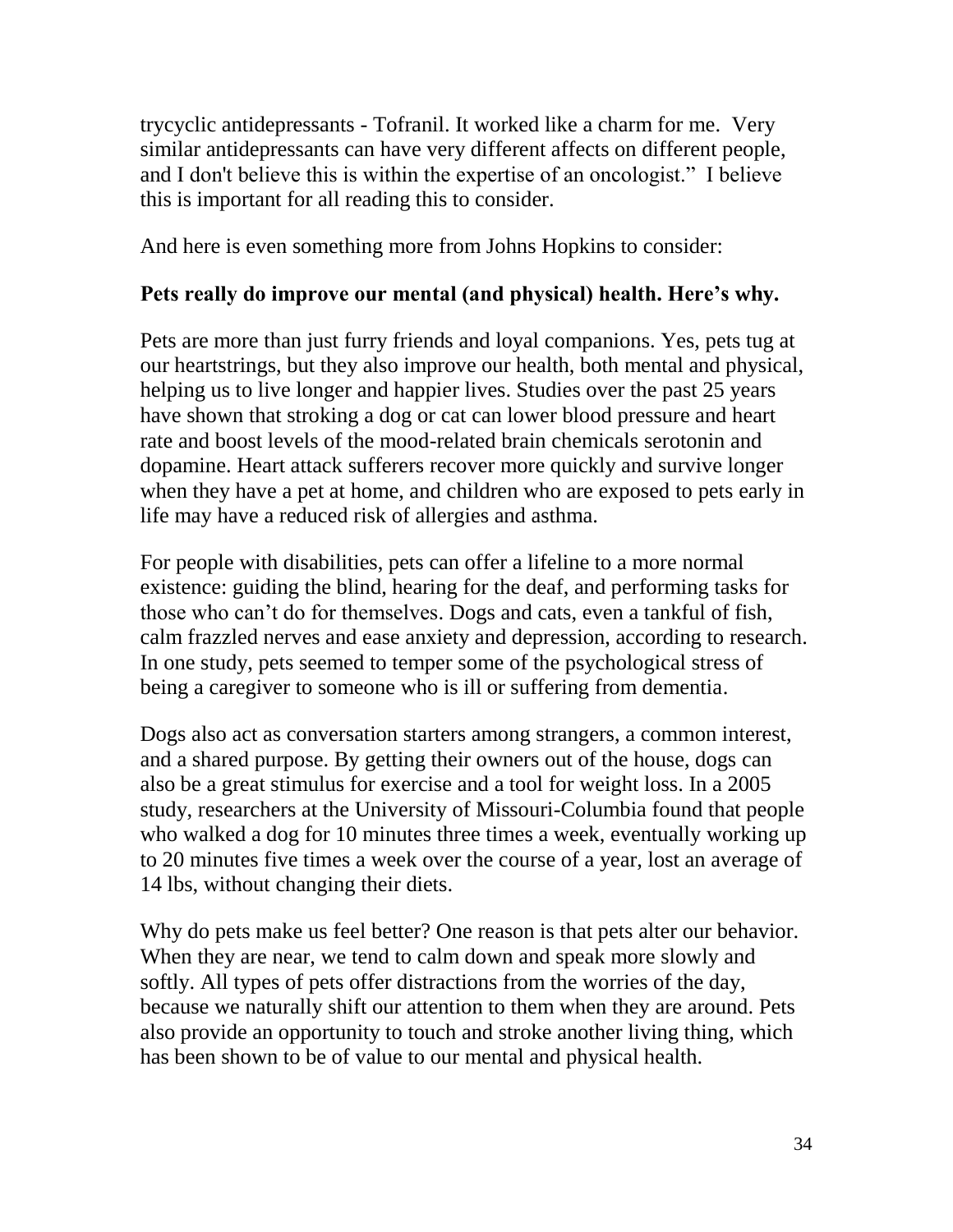A website that may help to recognize and address stress/distress/depression issues:

[http://www.nccn.org/patients/patient\\_gls/\\_english/\\_distress/contents.asp](http://www.nccn.org/patients/patient_gls/_english/_distress/contents.asp)

**OSTEOPOROSIS...** We know that osteoporosis is also an effect of aging. To determine whether or not osteopenia or osteoporosis is occurring is best determined by receiving a Quantitative Computerized Tomography (QCT) Bone Mineral Density (BMD) scan as well as a Pyrilinks-D Dpd deoxypridinolene urine test to determine bone resorption. The QCT BMD is preferred over the normally used DEXA scan for the following reasoning provided by internationally renown Medical Oncologist specializing specifically in prostate cancer research and treatment, Stephen B. Strum:

#### $\leq$ Stephen B. Strum, MD $>$

In my opinion, the use of DXA scanning in the context of men with prostate cancer who most commonly have osteoarthritis as well as vascular calcifications is a reflection of a lack of understanding of the confounding influence of these issues on the accuracy of the DXA scan. Osteoarthritis and/or vascular calcifications will increase the bone mineral density of the DXA scan and result in a false sense of bone density and a lack of need for any treatment to either correct abnormally low bone density or to prevent further bone loss due to medical treatment such as ADT. Moreover, the **OCT** 

bone mineral density test evaluates the trabecular bone, which is 5 times more metabolically active than the cortical bone which is evaluated by the DXA scan."

We also know that, for medical reasons I obviously still don't understand, that by the time a man is diagnosed with prostate cancer, he likely also already has bone density issues. Since the majority of men are diagnosed with PC after 60 years of age, osteoporosis presence at that time can very well be the result of aging rather than the presence of PC. But now we add to the bone issue the medications used in treatment with androgen deprivation. And we do know that the reduction and near absence of testosterone caused by those medications has a direct effect on bone density. And since we know the cause of osteoporosis can come from both aging and medication, we are either medically prescribed bisphosphonates to counter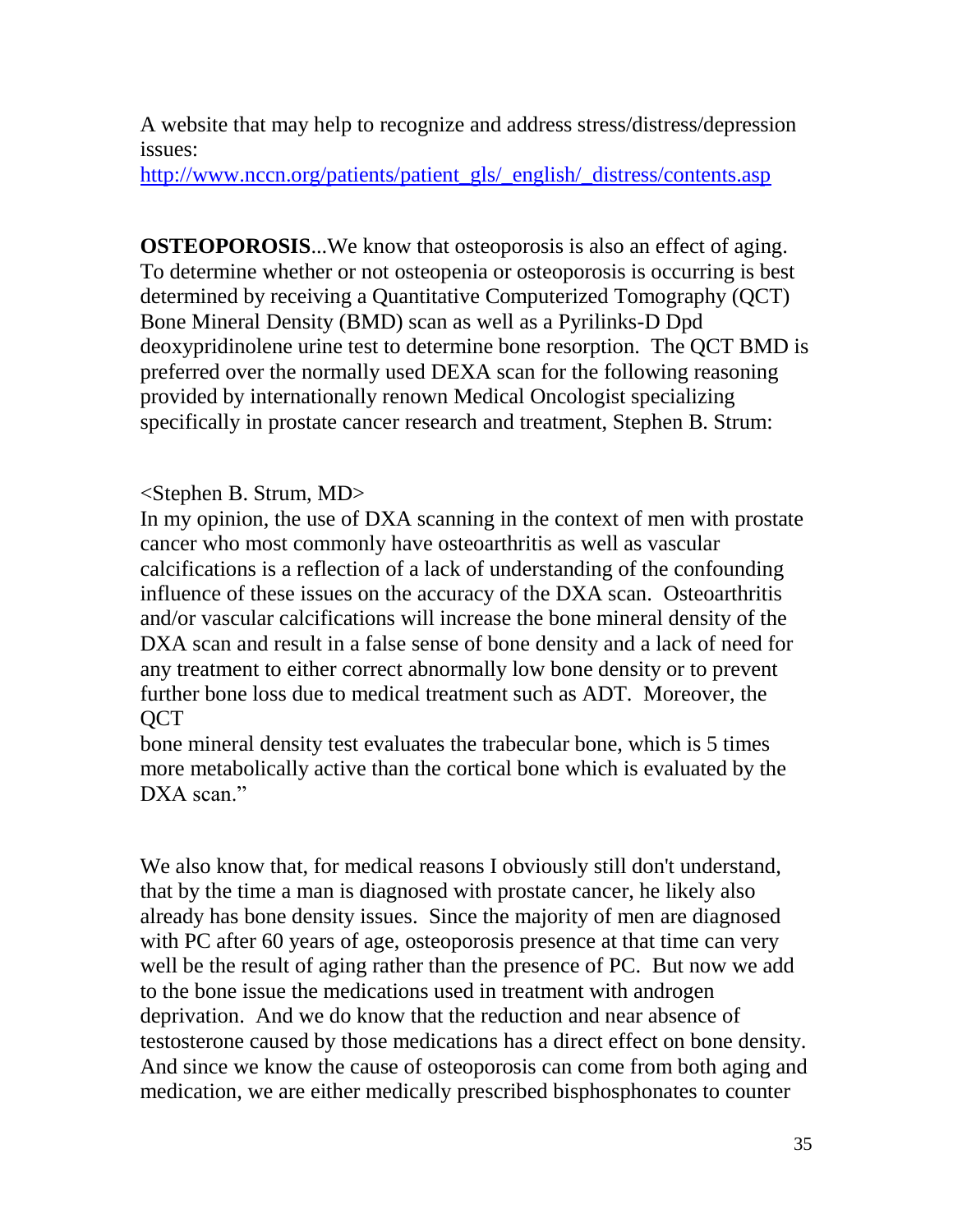the effects of the medication, or the physician or ourselves suggest/selfprescribe the addition of supplements to similarly prevent and repair the loss of bone density. (Important to note: If you are to be prescribed bisphosphonate injections – Zometa or Aredia, for example – FIRST make an appointment with your dentist and get all necessary dental issues corrected before that first injection. Extractions, root canals, implants MUST NOT be performed while on bisphosphonates since these medications can weaken bone structure in the jaw. Jaw bone structure disturbed by dental procedures may not heal because of osteonecrosis of the jaw, though very rare, resulting from bisphosphonate medications. Also Important to note: If you are prescribed bisphosphonate injections - INSIST that the initially administered dose be at the lowest dosage possible and administered over a half-hour or so rather than the usual fifteen minutes. This can permit the system to tolerate the drug as well as prevent an effect known as Acute Phase Response (APR) which, if not prevented, can result in unnecessary discomfort and possible bone pain. Subsequent injection dosage level can be raised until reaching the normally administered level).

Since osteopenia and osteoporosis are know threats to men with prostate cancer, particularly those receiving androgen deprivation therapy, the below information gives some recommendations to act against this ailment.

#### [Exercise, osteopenia and men](http://server1.streamsend.com/streamsend/clicktracker.php?cd=37721&ld=121&md=1082&ud=482a05ea6f1d3e7eadfeb560a75d9de9&url=http://www.news-medical.net/%3Fid=31348)

According to the National Osteoporosis Foundation, osteoporosis affects more than 2 million men in the United States and nearly 12 million more have osteopenia - clinically significant low bone density that is less severe than osteoporosis.

## <http://www.news-medical.net/?id=31348>

**JOINT PAIN:** One patient believe his joint pain was the result of his LHRH agonist treatment. Nothing seemed to help until he recalled going to an acupuncturist for similar pain in the past. The use of acupuncture for his current pain solved his problem. So not sure if the LHRH agonist or something else was causal. So, if experiencing unusual joint pain, you might consider acupuncture.

I just realized in describing the effects that can be the result of androgen deprivation that I have just written a possible "ADT EFFECTS 101." Yet, in